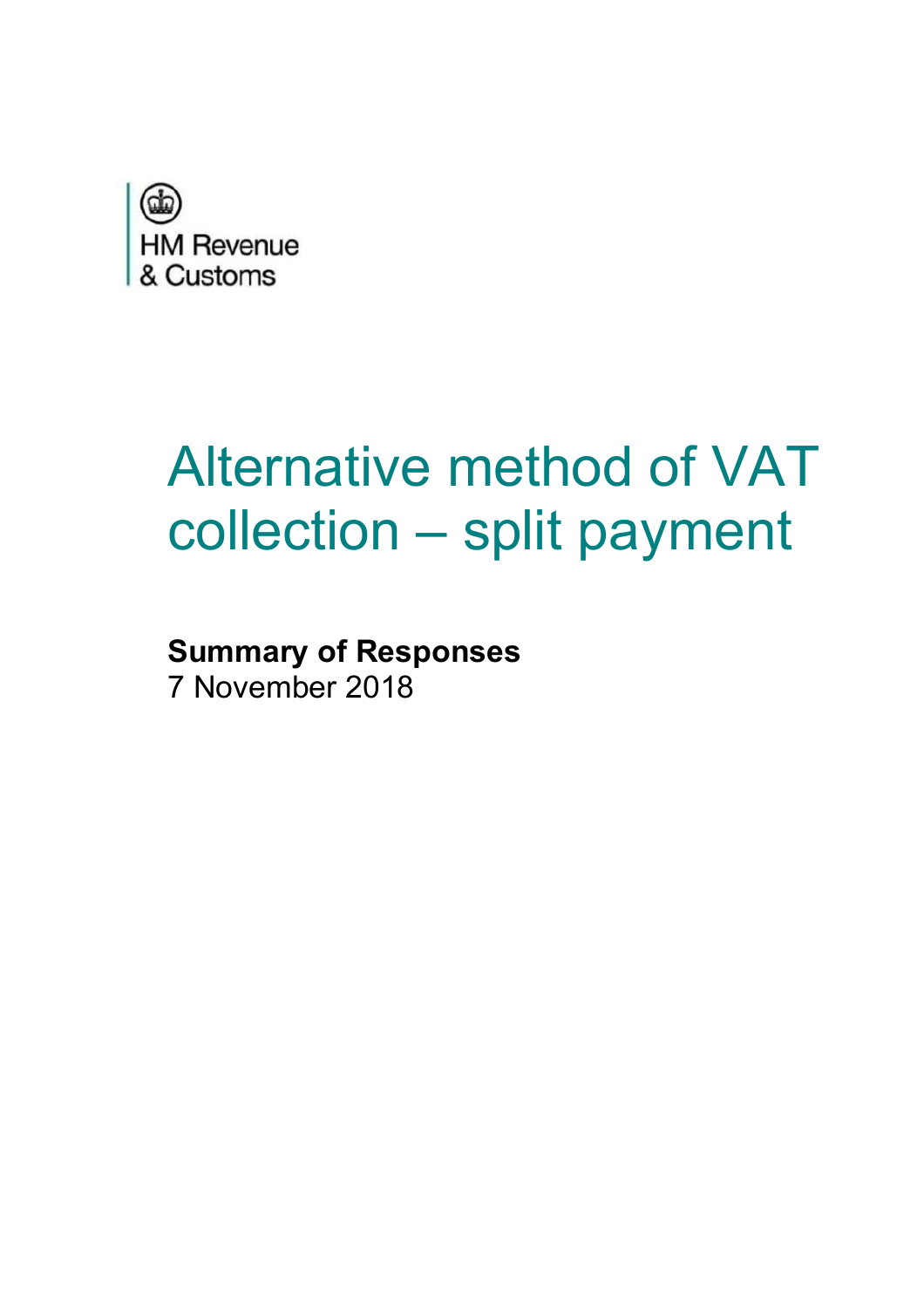### **Contents**

|         | <b>Executive Summary</b>                                   | 3  |
|---------|------------------------------------------------------------|----|
| 1.      | Introduction                                               | 4  |
| 2.      | Responses                                                  | 6  |
| 3.      | Government response and next steps                         | 18 |
| 4.      | Industry working group                                     | 20 |
| Annex A | List of organisations who responded to the<br>consultation | 21 |
| Annex B | Summary of questions                                       | 22 |

**On request this document can be produced in Welsh and alternative formats including large print, audio and Braille formats.**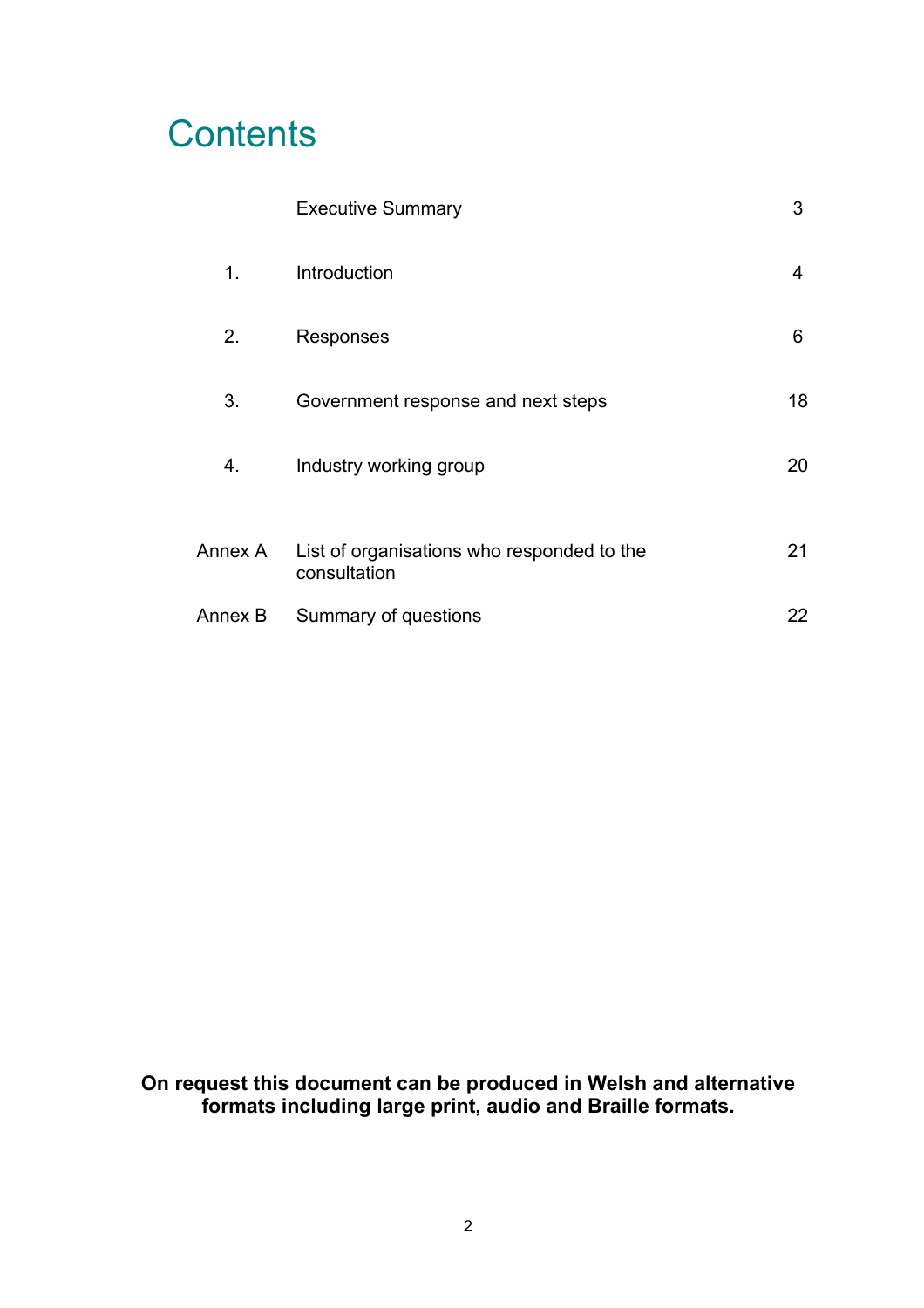# Executive Summary

The rapid expansion of the online shopping market over the past two decades has brought unprecedented levels of purchasing power and choice for consumers.

The fruits of digitalisation have also brought challenges for the tax system. Jurisdictions all over the world are currently grappling with the question of how to prevent the large tax losses, in particular for VAT, which can arise from cross-border online sales. This happens when consumers buy goods from outside their jurisdiction from sellers who, through fraud or ignorance, do not comply with their tax obligations. In total, it is costing tax authorities across the globe billions of pounds a year.

How best to deal with this challenge has been the subject of international debate. The UK supports the approach taken by the OECD, which has set out the range of core approaches which jurisdictions can take depending on need and urgency.

The nature of how goods and services are bought online is constantly evolving. This includes the mechanisms through which consumers can pay for products, with many new and innovative financial products being developed for an age of open banking by world-class companies headquartered in innovation hubs in the UK. Therefore, the government believes that any holistic, long-term solution cannot focus solely on online marketplaces. It must take account of a future economy in which many consumers can buy through non-marketplace channels using evolving, alternative payment methods.

By intercepting VAT through intermediaries in the payment cycle, split payment potentially offers a powerful, channel-agnostic means of enforcing VAT compliance on sellers who are outside the UK's jurisdiction. At the outset of this consultation, the government sought to gauge the views of industry on how a system for VAT split payment might best be designed. As a starting point for further discussion, HM Revenue and Customs (HMRC) used a conceptual model that focused on the possible role of merchant acquirers, payment service providers and issuing banks in VAT collection.

HMRC and HM Treasury officials received written responses and met with numerous stakeholders. This document summarises consultation responses from stakeholders and discussions held with them in chapter 2, and then sets out the government's full response to the consultation in chapter 3.

Recognising the importance of the feedback stakeholders provided, especially in highlighting many of the complexities and costs involved in designing a split payment system for VAT, the government will create an Industry Working Group to take the policy forward. This group will explore how government and industry can cooperate to design an effective system, including appropriate remuneration models, which payments businesses can operate with minimum disruption to their core business functions. Further detail is in chapter 4.

HMRC and HM Treasury will engage financial regulators such as the Bank of England and the Financial Conduct Authority. They will explore how existing and planned reforms to regulations might be harnessed to create an enforcement environment conducive to split payment in the long-term.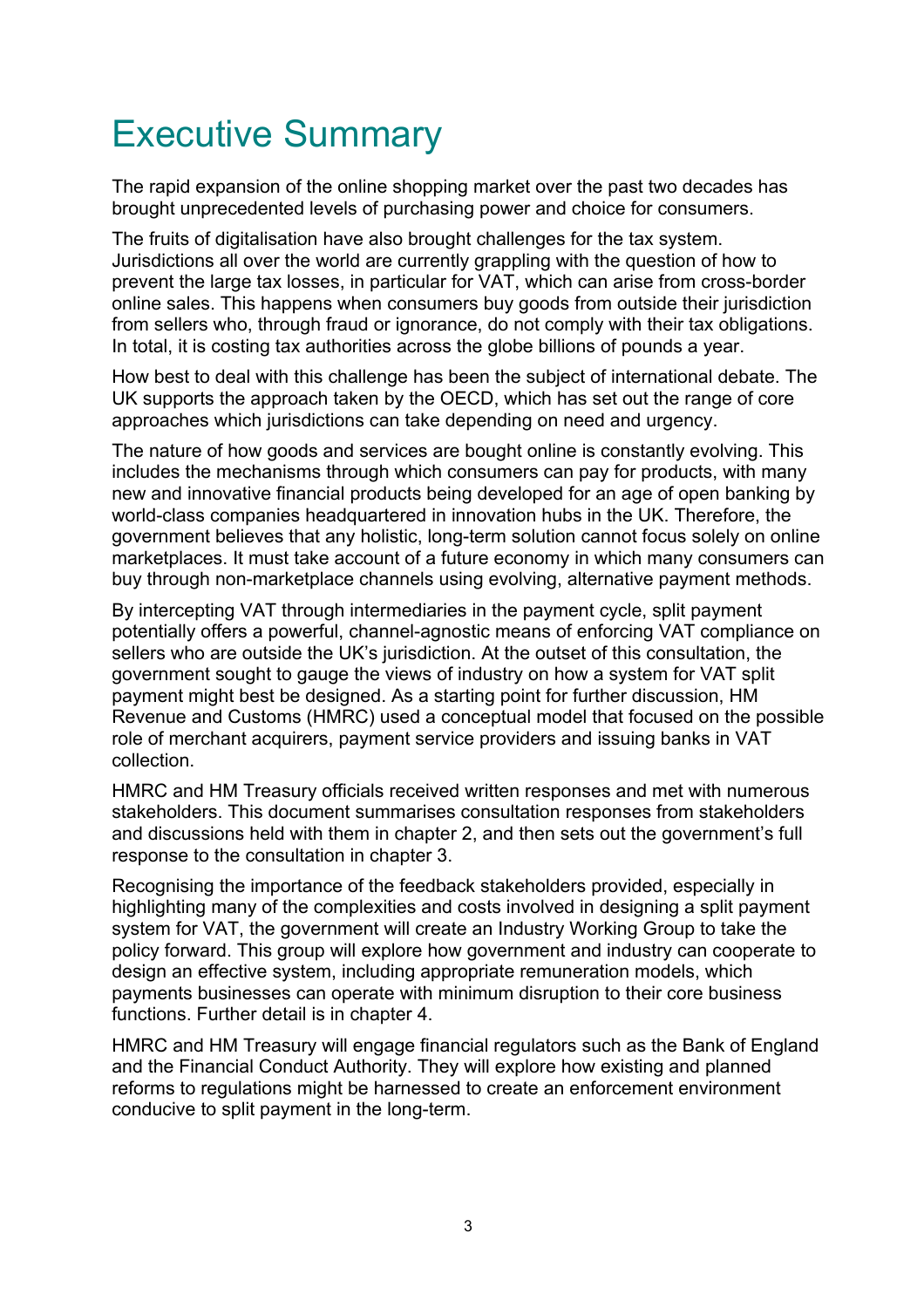# 1. Introduction

#### **Background**

 $\overline{a}$ 

- 1.1 In March 2017 HMRC launched a call for evidence<sup>1</sup> asking for views on proposals for an alternative method of VAT collection. In particular, how payment technology could be harnessed to extract VAT from online purchases at the point of sale and high-level design principles for any future model.
- 1.2 A summary of responses<sup>2</sup> was published in December 2017. The responses indicated that while split payment is difficult, it would be technologically possible.
- 1.3 Building on the stakeholder insight gained in the call for evidence, HMRC developed two potential models for how a split mechanism could work and three potential simplifications to determine the amount of VAT to be split from a transaction. At Spring Statement 2018 the Chancellor launched the consultation 'Alternative method of VAT collection – split payment<sup>'3</sup> to further explore these models and to continue evaluating the overall feasibility of split payment.

#### **Context for the consultation**

- 1.4 There has been a fundamental change in the way consumers buy goods and services, with large increases in online shopping in recent years. Many of the goods sold to UK consumers are brought from overseas sellers using online marketplaces. To satisfy consumer demand for rapid delivery, overseas sellers now routinely store their goods in the UK.
- 1.5 Businesses that are VAT-registered (or that are required to be) must charge VAT on relevant sales to their customers. The businesses collect this VAT and remit it to HMRC at regular intervals, usually quarterly.
- 1.6 When goods are in the UK at the point of sale, overseas sellers must register for VAT regardless of their turnover. A proportion of such sellers are not registered, or if they are, they do not necessarily collect the right amount of VAT. The government is working to ensure a level playing field, by removing any unfair advantage overseas businesses may have over UK businesses.
- 1.7 The growth in online shopping has resulted in significant losses of VAT. It is estimated that between £1 billion and £1.5 billion was lost in 2016-17. Enforcement can be particularly difficult if a business is based overseas.
- 1.8 The government has already taken certain actions to tackle the issue of overseas businesses selling goods to UK consumers without paying the correct UK VAT. At Budget 2016 and 2017 HMRC introduced joint and several liability (JSL) measures to hold online marketplaces responsible for the unpaid VAT of sellers on their platforms. The fulfilment house due diligence scheme (FHDDS), which opened for registration in April 2018 and will come into force in April 2019, requires fulfilment houses to perform appropriate and necessary due diligence on the goods they fulfil and their overseas clients. However, these measures only partially address non-compliance, with overseas sellers collecting sale proceeds

<sup>&</sup>lt;sup>1</sup> https://www.gov.uk/government/consultations/vat-tackling-fraud-on-goods-sold-online-update-on-split-payment<br><sup>2</sup> https://www.gov.uk/government/consultations/vat-tackling-fraud-on-goods-sold-online-update-on-split-paymen

https://www.gov.uk/government/consultations/vat-tackling-fraud-on-goods-sold-online-update-on-split-payment

<sup>3</sup> https://www.gov.uk/government/consultations/alternative-method-of-vat-collection-split-payment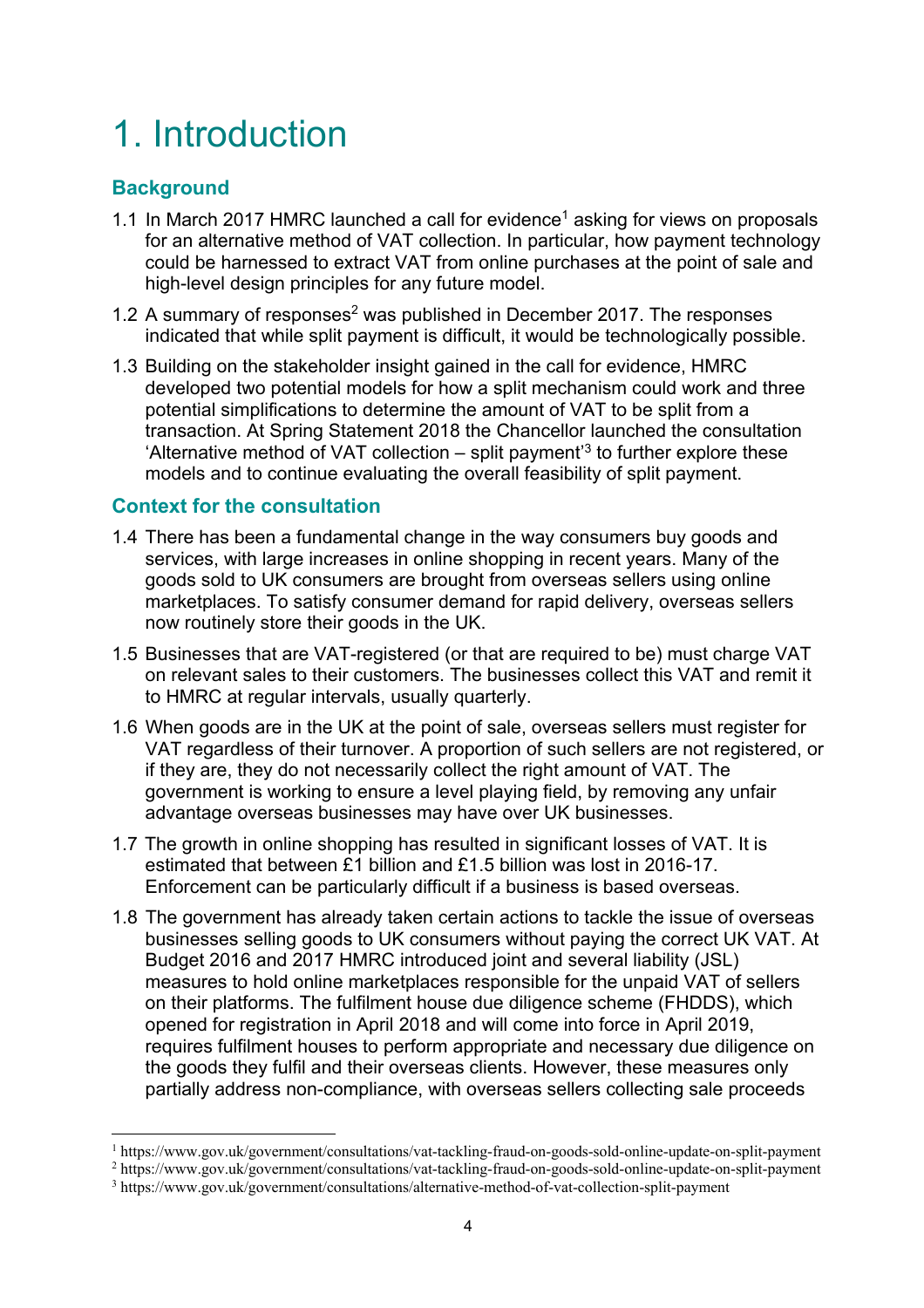from UK consumers but not remitting the VAT element of those sale proceeds to HMRC. Split payment aims to prevent this VAT reaching the overseas sellers in the first place, removing the opportunity for non-payment.

#### **Engagement with the consultation**

- 1.9 The government is grateful to all those who took the time and effort to respond to this consultation. HMRC received 24 written responses to the consultation from the following categories of stakeholder:
	- an individual:
	- tax and accountancy professional bodies;
	- payments industry trade bodies representing large groups of members; and
	- online merchants and payments industry businesses.
- 1.10 Informal discussions were held with a wider group of stakeholders; a full summary of respondents can be found in Annex A.

#### **Responses to the consultation questions**

1.11 This document sets out the questions asked in the consultation and provides an overview of the responses to each question. Some responses were not specifically attributed to a question or other relevant points outside of the remit of the questions were raised. These have been summarised thematically alongside the questions.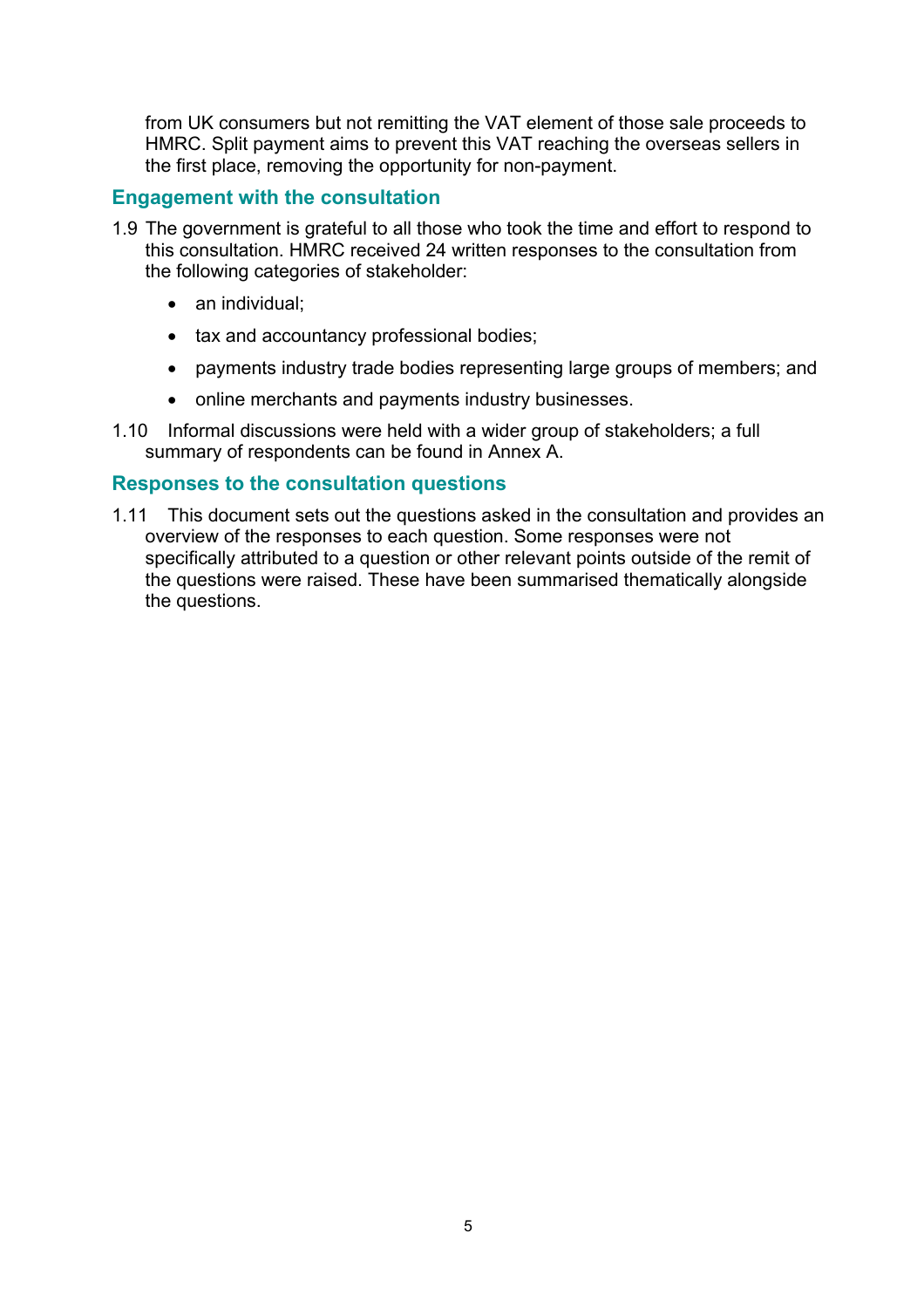# 2. Responses

#### **Overview of responses**

- 2.1 Eleven questions were posed in the consultation document. Some respondents were clear to point out that they were not in a position to confirm or deny some or all of HMRC's assumptions on how the payments industry works, and so have provided their answers on the basis that all assumptions made in the consultation document are correct.
- 2.2 All respondents were sympathetic to the issue the government is trying to tackle. Nevertheless, respondents raised a range of challenges that need to be addressed as part of implementing an operable and proportionate split payment model.
- 2.3 The overarching points raised by stakeholders were:
	- implementing a split payment system is technologically possible;
	- splitting a payment and ensuring compliance with the UK's current VAT rules will be complex;
	- for any split payment model to work it needs to be both simple for businesses to develop the technology and to comply with it in terms of applying its rules to every transaction in scope;
	- cashflow was raised as an important issue particularly for small and medium businesses;
	- all payment types should be captured by any split payment mechanism for it to be effective and to avoid driving unintended behavioural distortions among consumers;
	- several points were raised on cost: developing the technology to carry out split payment would involve cost to the payments industry, and depending on the costs it raises questions of whether such a mechanism would be proportionate; there is also a question of responsibilities for the cost of implementing and maintaining a split payment model; the EU considered a form of split payment and discounted it on a cost benefit analysis;
	- the payments industry is undergoing a period of structural and regulatory change, this limits businesses capacity in the short to medium-term to implement new government proposals;
	- payments industry stakeholders raised the potential impact on the competitiveness of the UK payments industry if split payment were to be implemented unilaterally;
	- some stakeholders thought the EU's 2021 VAT e-commerce package, would solve non-compliance by deeming online marketplaces liable for their overseas sellers' VAT thereby reducing the need for a split payment system;
	- stakeholders thought that if the government were to continue to pursue a split payment policy, a common multi-jurisdictional approach (such as an EU-wide one) would be preferable in terms of cost and complexity;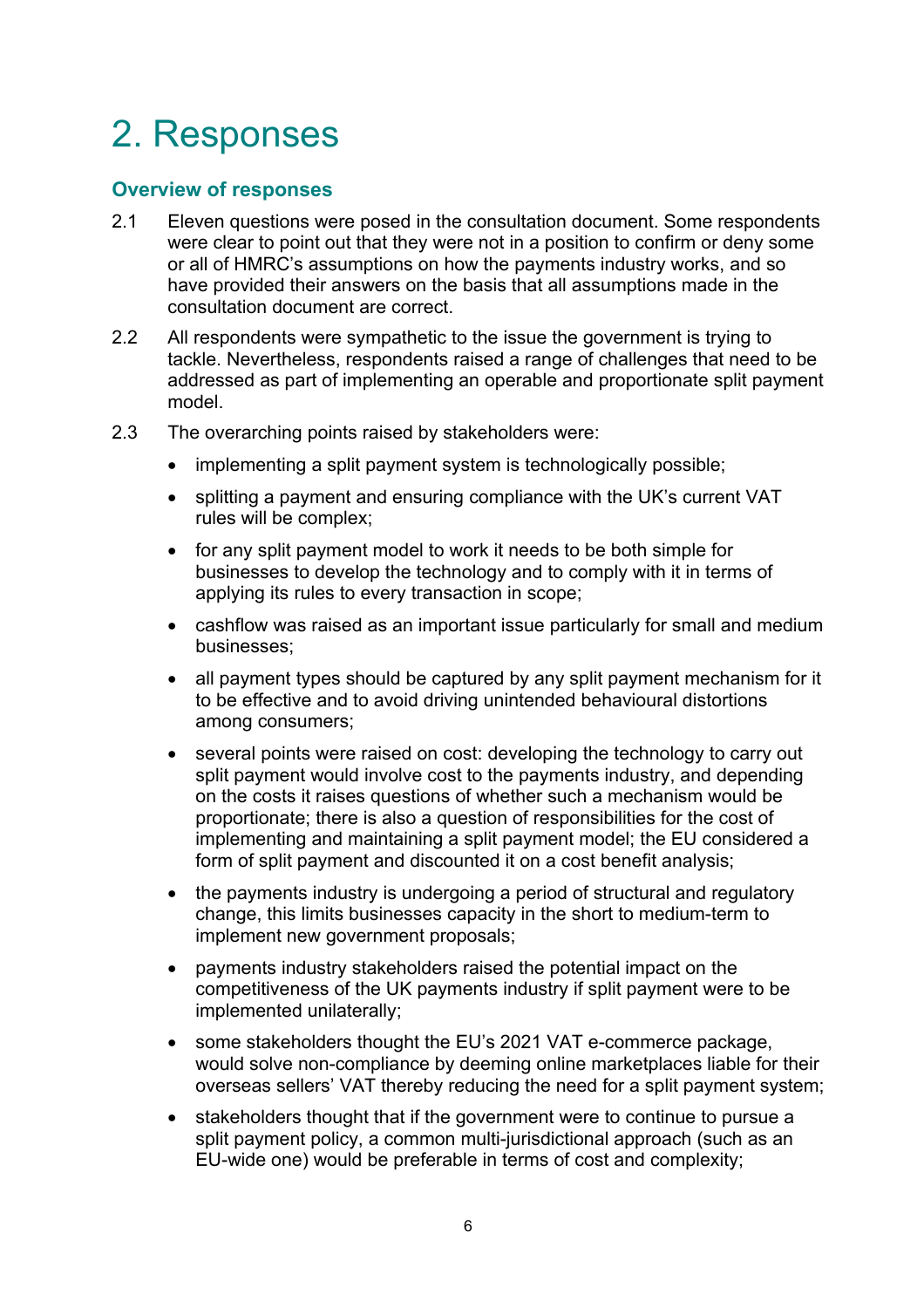- some stakeholders put forward alternatives to split payment for tackling noncompliance by overseas sellers, for implementation in the short to mediumterm, that they are keen to explore further with HMRC;
- there was mixed opinion about whether the scope should be just overseas online sellers or all online sellers;
- some stakeholders asked for more detail on government proposals on errors, refunds and chargebacks; and
- stakeholders pointed to challenges around determining the correct VAT treatment of transactions and recourse for settling disputes in scenarios where an overseas seller doesn't agree with the amount that has been split.
- 2.4 A summary of the responses to specific questions in the consultation follows this section. Some of the same points were made in relation to multiple questions so these have been grouped where most appropriate to avoid repetition.

### How a split payment could work

#### *Question 1)* **Do you agree that the merchant acquirer is the best placed party to effect the split of VAT from the gross payment? If not, who do you think would be best placed and why?**

- 2.5 Respondents in all parts of the payment chain were sympathetic to the issue government faces and assessed that the split could be carried out at some point in the chain. The majority of respondents generally agreed that the merchant acquirer was the best placed party in the payment cycle to effect the split (subject to caveats described in more detail throughout this document) for the same reasons suggested by HMRC. Merchant acquirers have better data than other parties in the payment chain because they know the location of the supplier and whether the customer is in the UK. Some respondents added that merchant acquirers are more likely to have visibility of the totality of a business's sales over a range of channels. One issue raised was that having a list of merchants that are approved to enact a split at a simplified rate might be classified as a restriction of trade under World Trade Organisation rules.
- 2.6 As an alternative, some respondents thought a simpler model would be to always effect the split at the level of the consumers' (UK) card issuer or other (UK-based) source of funds. This would address any jurisdictional issues as the card issuers are in most cases under UK jurisdictional control. Having one clearly defined party carry out the split would remove uncertainty for overseas businesses. Card issuers would need to apply a simplification, in the same way proposed for merchant acquirers.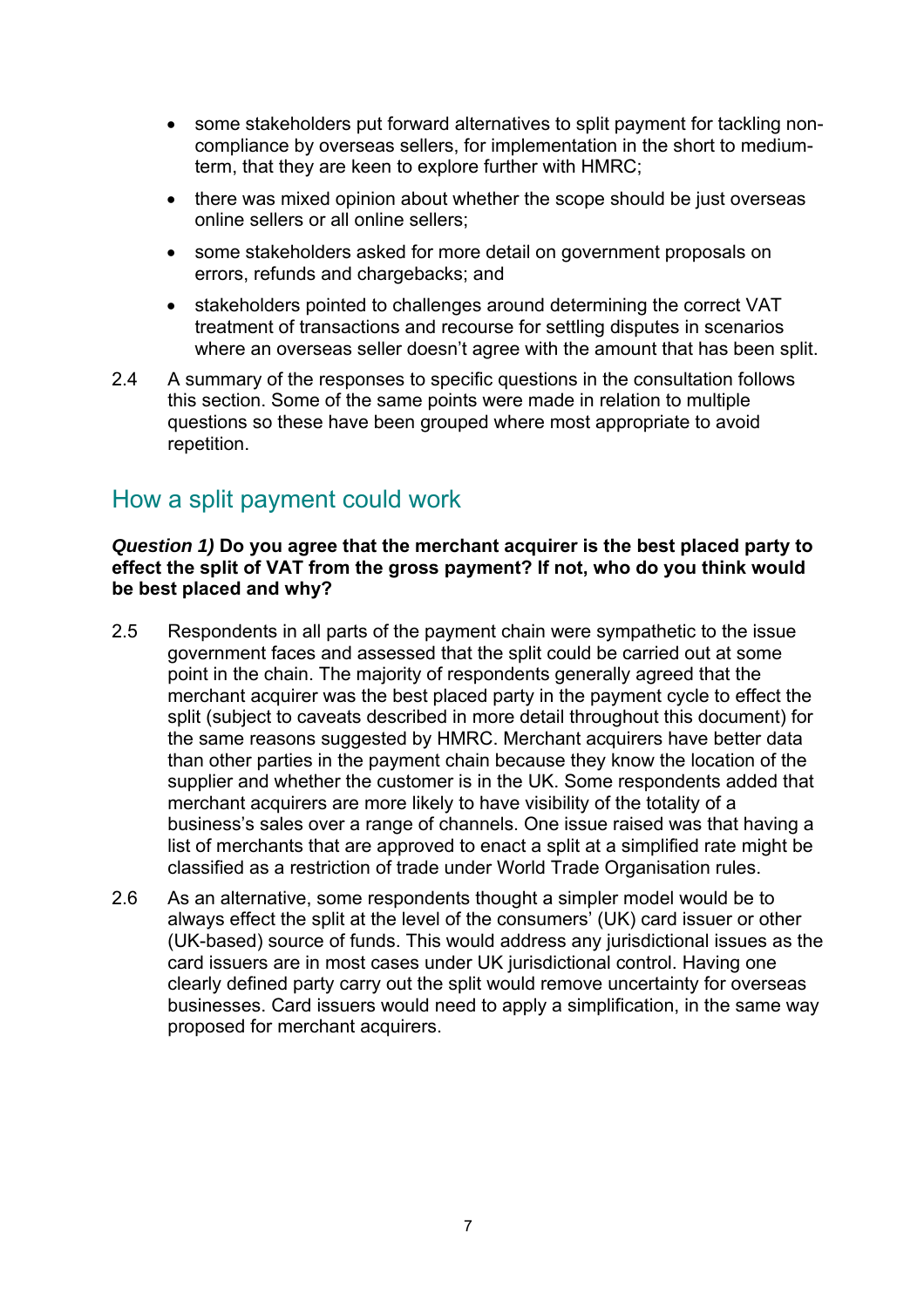- 2.7 A further idea proposed was that card schemes could be best placed to make the split. The reasons given for this were: they would usually be under UK regulatory control; there would be no need for a fall-back option; and, the split could be arranged by the schemes so as not to reduce the notional amount of the transaction on which the card schemes and the merchant acquirers apply their fees. This would address a key concern of payments businesses, who were concerned that splitting tax in the payment cycle would impact the charges levied by card schemes and merchant acquirers, as these are usually based on a percentage of the gross transaction value.
- 2.8 Other respondents thought that split payments should only apply when an online market place was involved. See the responses to Question 4 for more detail.
- 2.9 Another suggestion was for online marketplaces to extract the VAT at the point that the marketplaces remitted funds to overseas sellers. When overseas sellers do not have UK bank accounts, some market places require them to set up an account with a payment intermediary to receive their sales proceeds, which are often paid at regular intervals. Marketplaces extract their fees at this point, so VAT due could be extracted and remitted directly to HMRC.
- 2.10 A more general comment made by many respondents was that the potential model, as it stands, has been designed for the way the payments system operates now – for purchases made mainly by credit and debit card. The payment system is undergoing a period of change and the way payments are made in the future are likely to be different. To be effective, the scope of split payment would have to include all payment methods - current and future otherwise an incentive could arise for businesses to encourage, or even only accept, payment methods not captured by split payment.
- 2.11 One point raised was that the more important question was not who 'effects the split' but who decides on the rate of VAT to be split. If the model required human intervention by the overseas seller to determine the rate of VAT to be split, then it would still be susceptible to deliberate misrepresentation by sellers. In this vein, other respondents placed importance on determining the amount of due diligence that the splitter would need to perform to verify the VAT treatment of the overseas sellers.

#### *Question 2)* **Do you think the government's emerging thinking on a mechanism for split payment is workable? If not, how would you improve it?**

- 2.12 The responses to this question were mixed. Some respondents thought HMRC was on the right track, others were concerned about the viability of a split payment mechanism.
- 2.13 A common theme from responses was that, if split payment is to work, it is crucial that the mechanism by which the split takes place is simple. Implementation of a split payment system will be challenging if the party conducting the split has to make complex decisions about the amount of VAT that must be split. HMRC received a lot of feedback about the amount to be split, with some stakeholders suggesting a flat rate would assist in solving the issue (this is set out in more detail in Question 5).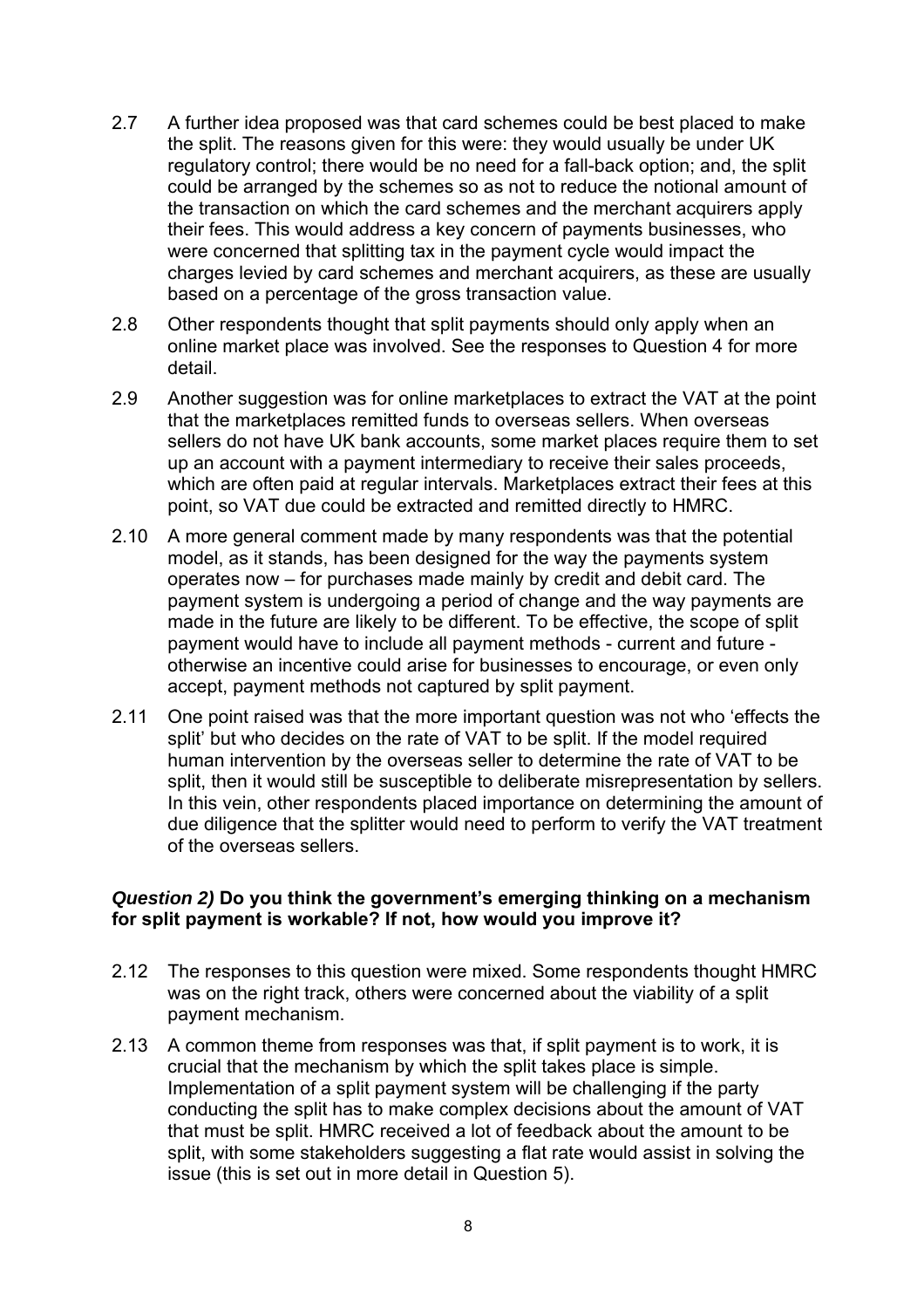- 2.14 The issue of timing of remittance of payments by the seller to HMRC was also highlighted as an area that might require simplification, perhaps to be made consistent with the typical VAT reporting cycle (e.g. monthly or quarterly).
- 2.15 Several stakeholders raised concerns that if a split payment mechanism was to be applied broadly, such as to all online sales, this could have an adverse impact on compliant businesses. They would, therefore, prefer that this measure was applied in a way that specifically targets non-compliant businesses.
- 2.16 While there are a number of challenges to overcome, some stakeholders thought split payment should be considered further as they viewed it as a significant improvement on the EU's 'deemed supplier' model'4. This is because responsibility for sellers meeting their VAT liability would ultimately remain with the seller itself even though an intermediary is still liable to enact the split. In addition, the process for managing returns and refunds is likely to be simpler as reconciliations for any over/underpayment of VAT can be undertaken by the merchant with HMRC directly, rather than through the intermediary.
- 2.17 Other stakeholders, however, thought the EU model was more viable and proportionate. The EU looked at split payment for intra-EU business-tobusiness transactions and published a report in December 20175 which found no strong evidence that the benefits of split payments would outweigh its costs. Several stakeholders highlighted the potential implementation and maintenance costs of a system of split payment. Some suggested that a more proportionate alternative might be for HMRC to adapt existing data gathering powers to enable it to more effectively identify, and take action against, a greater number of non-compliant overseas businesses.
- 2.18 Concerns were also raised that (in its current form) this idea targets card payments only and therefore, given the variety of payment mechanisms available, non-compliant businesses may be able to circumvent any split payment measure that is introduced for card payments only. There would also need to be safeguards in place to ensure VAT was not doubly split from a transaction by both a merchant acquirer and a card issuer.
- 2.19 Some respondents thought that the split payment model was not workable as it requires complete restructuring of the current UK payments system. They asserted that most participants in the payments cycle cannot currently tell if a transaction relates to goods or services, or where the goods are located at the point of sale, without level 3 data<sup>6</sup>.

 $\overline{a}$ 

<sup>&</sup>lt;sup>4</sup> 'deemed supplier'- under the EU's approach the online marketplace will be considered to be the supplier and responsible for any associated VAT responsibility http://www.consilium.europa.eu/en/press/pressreleases/2017/12/05/vat-on-electronic-commerce-new-rules-adopted/<br><sup>5</sup> https://ec.europa.eu/taxation\_customs/sites/taxation/files/split\_payment\_report2017\_en.pdf

<sup>&</sup>lt;sup>6</sup> Level 3 card processing is similar to levels 1 and 2 but attaches extra information to a payment such as VAT codes and the delivery postcode.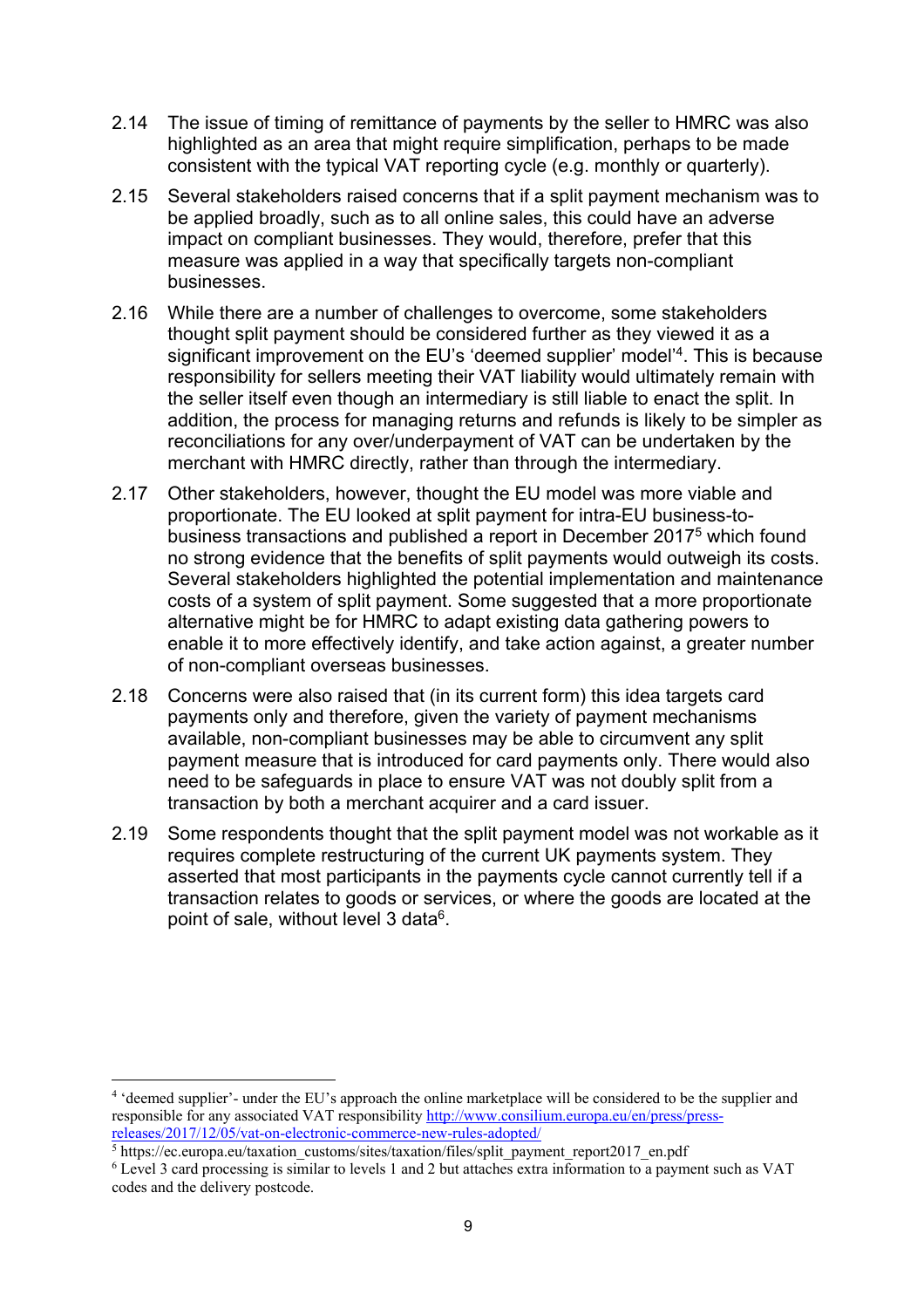- 2.20 To acquire this data, every participant in the international payment network would need to change data standards. These would need to be agreed/standardised across the global industry in order to allow the information required to flow and enable a system of split payment. Difficulties were also flagged in relation to doing this solely for the UK, given the international nature of some payments architectures.
- 2.21 Some respondents also felt that card schemes should not be responsible for the compliance of payment service providers (PSPs) and merchant acquirers with split payment, as this would impose additional burdens on card schemes, and that therefore this task would be more appropriate for a government regulatory body.

#### *Question 3)* **Do you think the use of the card issuer as a fall-back option would provide an effective safeguard for the mechanism by creating sufficient incentive to encourage merchant acquirers or PSPs to register with the scheme?**

- 2.22 Stakeholders broadly responded to this question in two ways:
	- 1) Some agreed with this proposal as enforceability would be central to the success of any split payment model. Because many, if not most, merchant acquirers and PSPs serving overseas sellers will themselves be based overseas, this also presents similar jurisdictional challenges. As detailed in the response to Question 1, some respondents thought it made more sense to split at the level of the UK issuer to resolve this challenge.
	- 2) Others felt the use of card issuers as a fall back is not appropriate. Some respondents think it will be disproportionate to develop in terms of cost. They view the proposed fall-back as an ineffective form of enforcement and that HMRC should use a statutory footing instead. If HMRC is going to get a party to effect a split payment mechanism it should be limited to merchant acquirers with no fall-back.
- 2.23 The model HMRC originally designed relies on an assumption that overseas sellers would encourage their merchant acquirers, who are also largely based overseas, to sign up to HMRC's list of approved splitters so that they may split at a lower rate than the standard rate of 20% which would be imposed under the fall-back. Some respondents posed that merchant acquirers were unlikely to sign up to be approved splitters due to the costs of developing the technology.
- 2.24 A point raised by some stakeholders was that merchant acquirers must be licenced by regulators in each country where the merchant is present. The merchant acquirers our proposal targets are highly unlikely to be based in the UK so HMRC will still face jurisdictional issues, making enforcement more difficult if they don't sign up voluntarily. Some respondents thought this would lead to the fall-back option becoming the norm.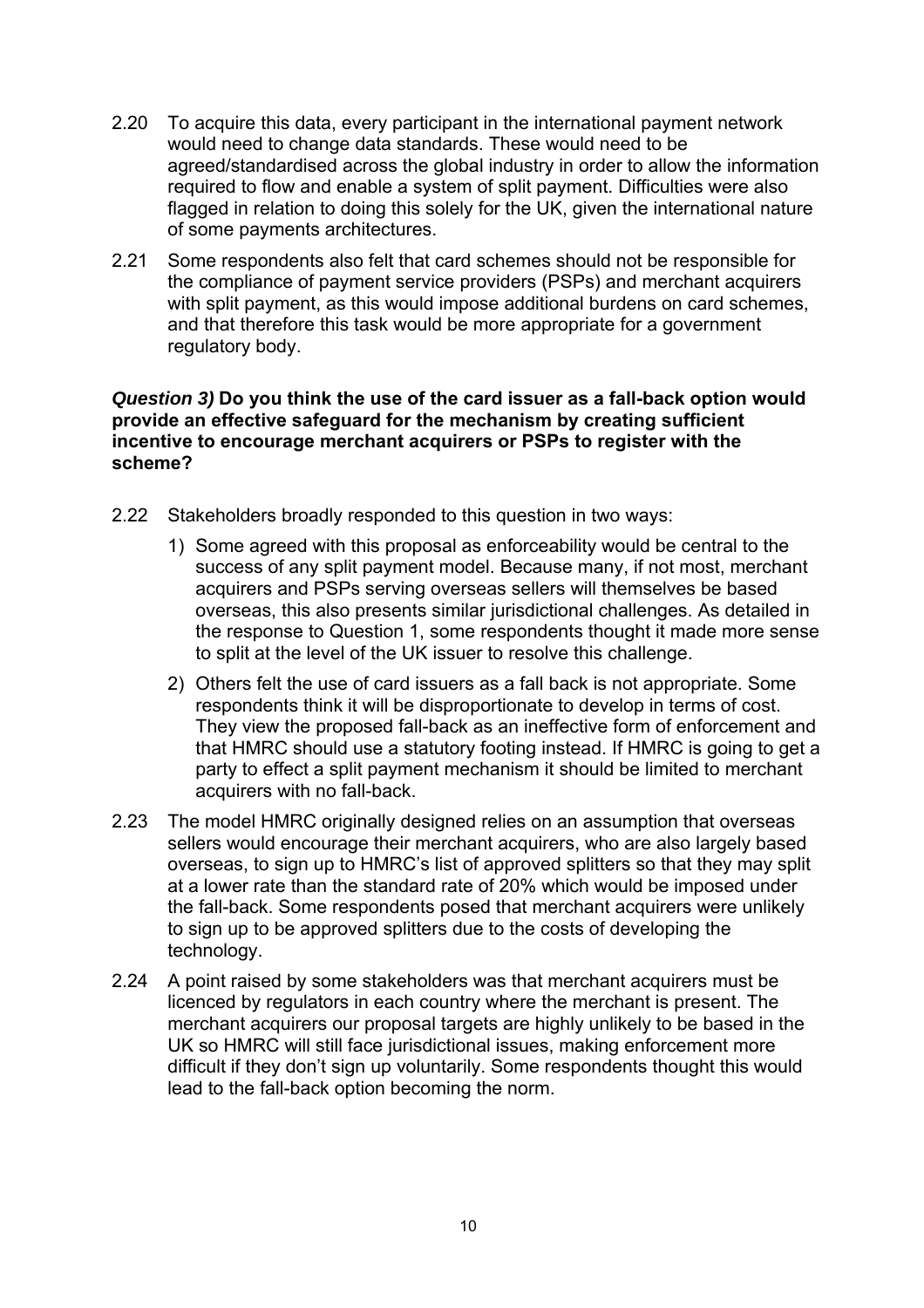- 2.25 Payments industry stakeholders think that UK PLC will foot the cost in lieu of participation by overseas payments businesses, thereby competitively disadvantaging the UK payments industry globally and hampering innovation. Some stakeholders queried whether all card issuers would be obligated to effect a split, or only those with a certain volume of transactions. It would cost the same to develop the technology regardless of size of the card issuer, but the cost will fall disproportionately on smaller firms as it will be harder to recoup, and they will experience greater opportunity costs to their competitive disadvantage. It was suggested this could be addressed by costs being met by HMRC.
- 2.26 Other challenges noted were that the issuer doesn't have enough information and isn't involved enough in the payment cycle to effect an accurate split (based on the true VAT rate of the goods). Issuers do not have contractual relationships with either acquirers or merchants, and in the cases of some schemes, the issuer would not know who the acquirer was.
- 2.27 Some respondents raised the risk that those PSPs involved in processing payments for the sale of online goods might relocate outside of UK jurisdiction. They hence thought there must be effective international cooperation along the lines of the common reporting standards, for split payment to be effective.
- 2.28 A further point raised by respondents was that it would be confusing for overseas sellers to identify which party has carried out the splitting of their payment proceeds, when more than one party is able to enact it. Respondents thought this will generate customer contact with HMRC and payments businesses who may have effected the split. Businesses operating in South America where there are forms of withholding on consumer transactions, which are simpler than the split payment model HMRC is proposing, gave anecdotal evidence the withholding regime increased the levels of queries and disputes that they had to raise with the tax authority.

#### *Question 4)* **Do you think that marketplaces, when they are involved in a sale, could have a role to play in effecting the split?**

- 2.29 As set out in the responses to Question 1, some respondents thought marketplaces have a role in effecting the split and some thought these should be the only party carrying out a split as it was more proportionate. There is a difference between those marketplaces that carry out payment processing and those which don't. Only some online marketplaces process their own proprietary PSP function. For most marketplaces, therefore a third-party payment processer would still need to actually carry out the 'splitting' but under the instruction of the marketplace.
- 2.30 There were a number of reasons given for why stakeholders felt a marketplace would be a more suitable place to carry out the split:
	- currently marketplaces are the main facilitator for imports of consumer goods from third countries into the UK;
	- a large volume of goods sold online are done so via marketplaces;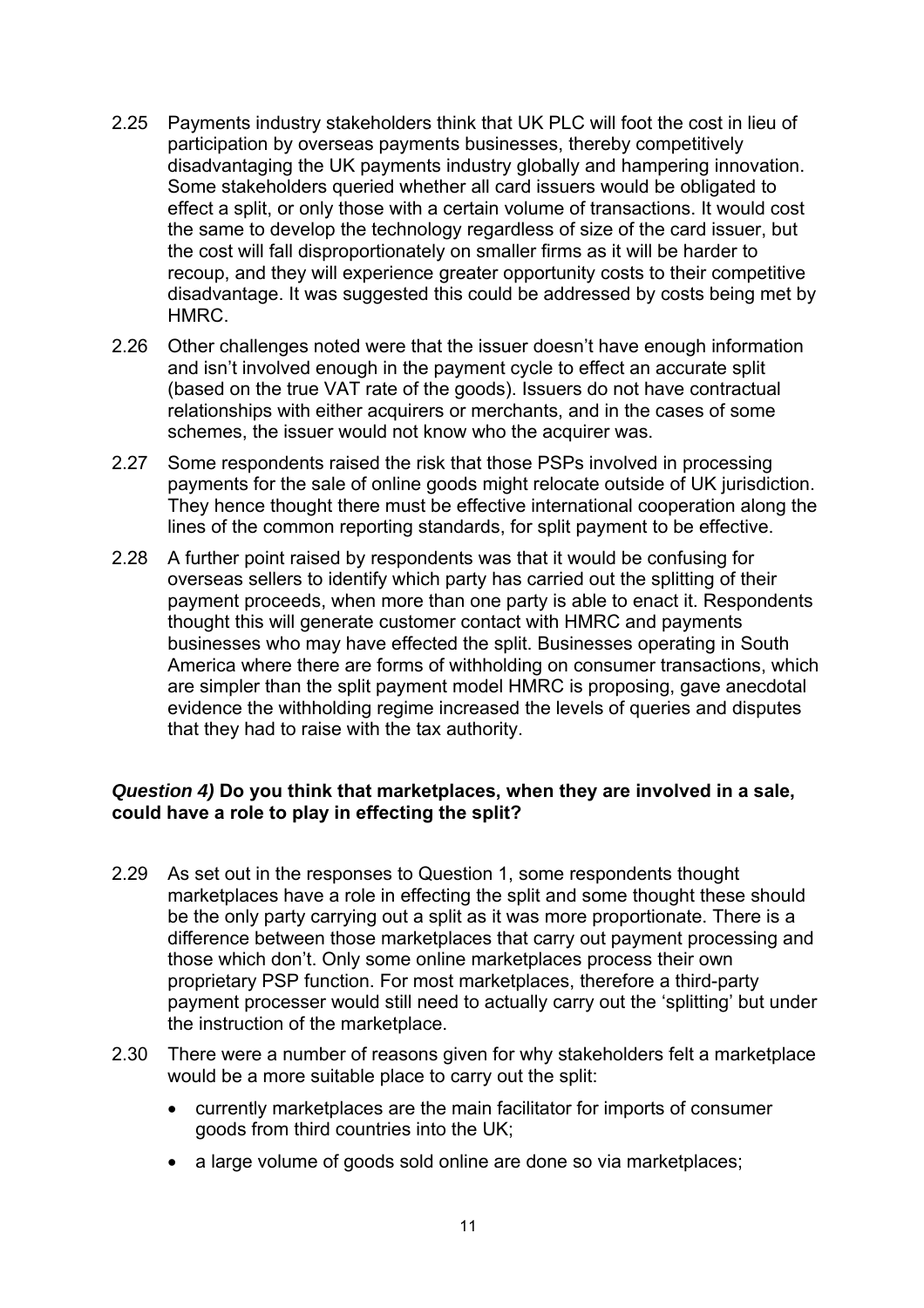- a split involving marketplaces would be more in line with the EU ecommerce package which will come into force in 2021;
- non-card payments could also be caught;
- $\bullet$  generally, marketplaces have more information about the sale: liability: goods or services; location of buyer (they can use the delivery address as a proxy, though not all have this information); they know the location of the overseas business and they already extract fees from the overseas business (notwithstanding that they rely on third parties, usually the merchants themselves, for the accuracy of this information).
- 2.31 Respondents highlighted issues with a marketplace split. Marketplaces operate using different business models. They hold different information about their merchants and not all have correct information about the tax liability of the goods sold. For example, some marketplaces have a wide mix of wholesale (business) and consumer (non-business) goods.
- 2.32 Some respondents highlighted that marketplaces can only see the sales made via their own platforms/websites and in e-commerce it is common for overseas businesses to be selling on multiple channels. This would mean marketplaces would not have sight of the totality of a business's sales in the same way that a merchant acquirer is likely to (although, it should be noted that some businesses also have multiple acquirers).
- 2.33 Some stakeholders commented that having a marketplace potentially involved in a split payment mechanism makes the process more complex and questioned the value it would add. Marketplaces may face difficulty enforcing UK requirements in other jurisdictions.
- 2.34 Another point made was that HMRC already has significant compliance powers that can be used in respect of marketplaces. Some respondents questioned whether there was a need for additional proposals such as split payment.

### Amount to be split

#### *Question 5)* **Do you agree with the government's assessment of these options for determining how much should be split from the gross payment?**

- 2.35 Responses were mixed. Those not involved in the technicalities of splitting generally preferred HMRC's proposed option 3 (the net effective rate) as the fairest option with the least impact on businesses cashflow.
- 2.36 Those who would be involved in carrying out a split almost unanimously said that option 3 would be very difficult to implement at this time due to the complexity on operating systems it would introduce. Stakeholders referred to HMRC's key design principles that any split should be simple.
- 2.37 The preferred option set out by the payments industry for the amount to be split was a type of 'flat rate', although respondents had various interpretations of what this meant exactly. The main thrust of this preference was for a split akin to option 1 (a standard rate split) but at a single lower rate, to account for some input tax recovery and have a smaller impact on cashflow for sellers.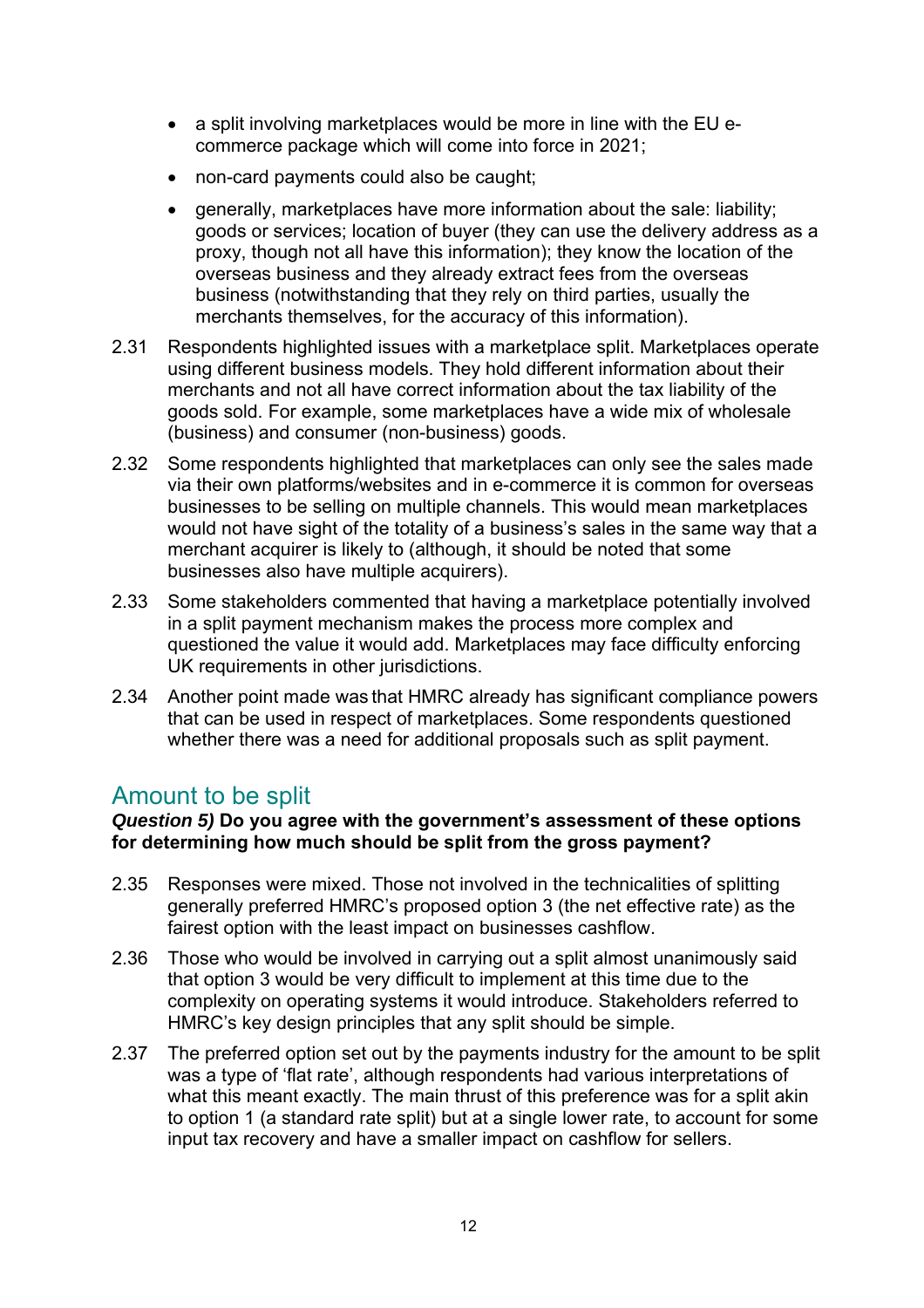- 2.38 Respondents acknowledged that the following considerations would need to be addressed or thought through as part of the design of any 'flat rate':
	- the existing flat rate scheme has various categories for different sectors, has a turnover limit, provides an administrative simplification and is voluntary;
	- but for a flat rate to work in split payment context it would need to be mandated and there would need to be no turnover threshold;
	- there were mixed views on whether a business should/would still have to submit VAT returns and calculate 'true ups'; and
	- some stakeholders queried whether at the point of the split overseas sellers would be paying and accounting for their VAT or making a payment on account.
- 2.39 A point made by stakeholders was that introducing a new category of flat rate for overseas sellers without simultaneously introducing an analogous one for UK online sellers could be giving overseas sellers an unfair competitive advantage. It could distort trade, creating an uneven playing field which is directly at odds with one of the main policy objectives.
- 2.40 Additionally, respondents discussed having a mechanism whereby an overseas seller that only makes exclusively or predominantly exempt or zero-rated supplies could be scoped out of split payment. Use of this mechanism could be subject to agreement by acquirers, PSPs and issuers to undertake due diligence, with consequences for non-compliance by the splitters or fraudulent misrepresentation by sellers of their business model.

#### *Question 6)* **Are there any other options you would suggest to further simplify the process of calculating the amount to be split?**

- 2.41 Possible options for simplification suggested by respondents were:
	- the use of blocked VAT accounts these might take the form of special VAT-only bank accounts which overseas companies have to use to collect VAT on sales, and can only be used to settle VAT liabilities;
	- ways of mitigating the cashflow impact for those who trade below the VAT threshold; and
	- there was a suggestion that, rather than exploring the viability of split payments, HMRC should be horizon scanning future technologies that might fundamentally alter the way future payments are made, such as blockchain.
- 2.42 Some respondents though any future VAT accounting should remain focused on the right amount of VAT being paid. The only exceptions should be in limited circumstances where HMRC have identified systematic non-compliance by a group of taxpayers.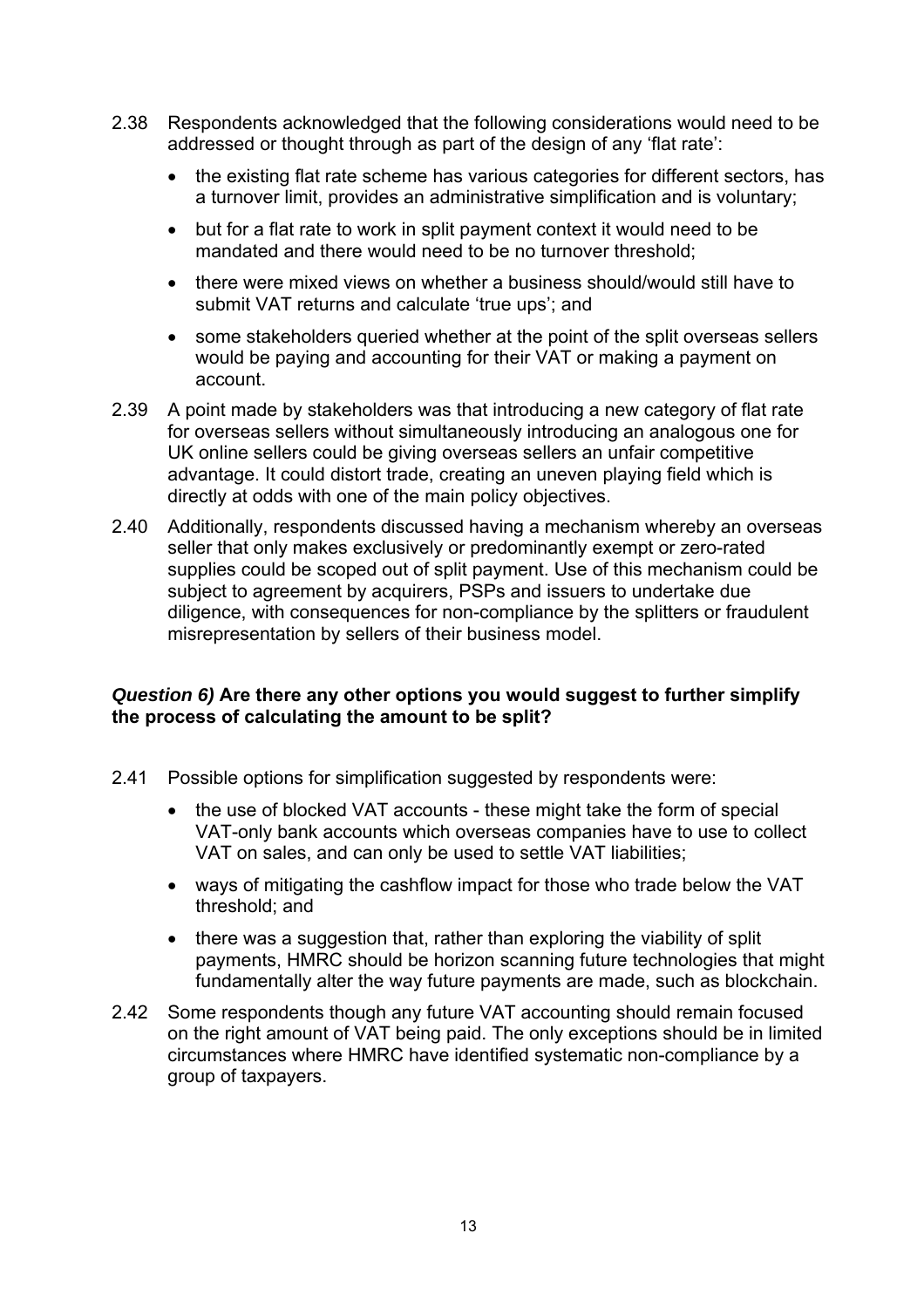### Other Key Considerations

#### *Question 7)* **Do you think the scope of split payment should be limited to overseas sellers, or should HMRC expand the scope to include online UK businesses?**

- 2.43 The responses to this question were split. Of those that thought the scope should also include online UK sellers they did so because:
	- it would be less challenging to introduce split payments for domestic transactions - if the technology is available and the government is intending to introduce it in more complex scenarios, then it also makes sense to do so in the simpler ones;
	- to create a level playing field all online sellers should be in scope HMRC already has joint-and-several liability (JSL) measures which apply to both overseas sellers and UK sellers that operate via online platforms; certain stakeholders suggested there could be a similar justification for the same to apply to split payment; and
	- many sellers that operate via platforms struggle to meet their tax obligations and by automating the process, it could mean they have a slightly reduced administrative burden.
- 2.44 Those that thought the scope should be limited to overseas sellers did so for the following reasons:
	- any split payment mechanism would have a negative impact on a seller's cashflow - online businesses selling goods typically operate high turnover, low margin businesses and are often small and medium sized enterprises;
	- if the scope was extended to all online sellers, including those based in the UK, then split payment might drive behavioural changes in UK businesses such as using cash-in-hand and direct bank transfers between personal bank accounts to avoid any payments industry based system;
	- some UK based sellers may only accept cash payments (for example direct bank transfers) in order to conserve cashflow, which would otherwise be reduced by split payments real time VAT collection;
	- the split payment proposals are complex and would require large-scale systems changes - it would be prudent to introduce for overseas sellers first, where the risk is highest to ensure it works as intended, before widening the scope; and
	- the introduction of split payments could lead to a potential rise in administrative costs for businesses, so the scope should be limited.
- 2.45 Some respondents also made the point that scope of split payments should be narrower than overseas businesses. Alternative suggestions for scope were:
	- sellers based overseas who were known to be non-compliant;
	- sellers based overseas who were not VAT-registered: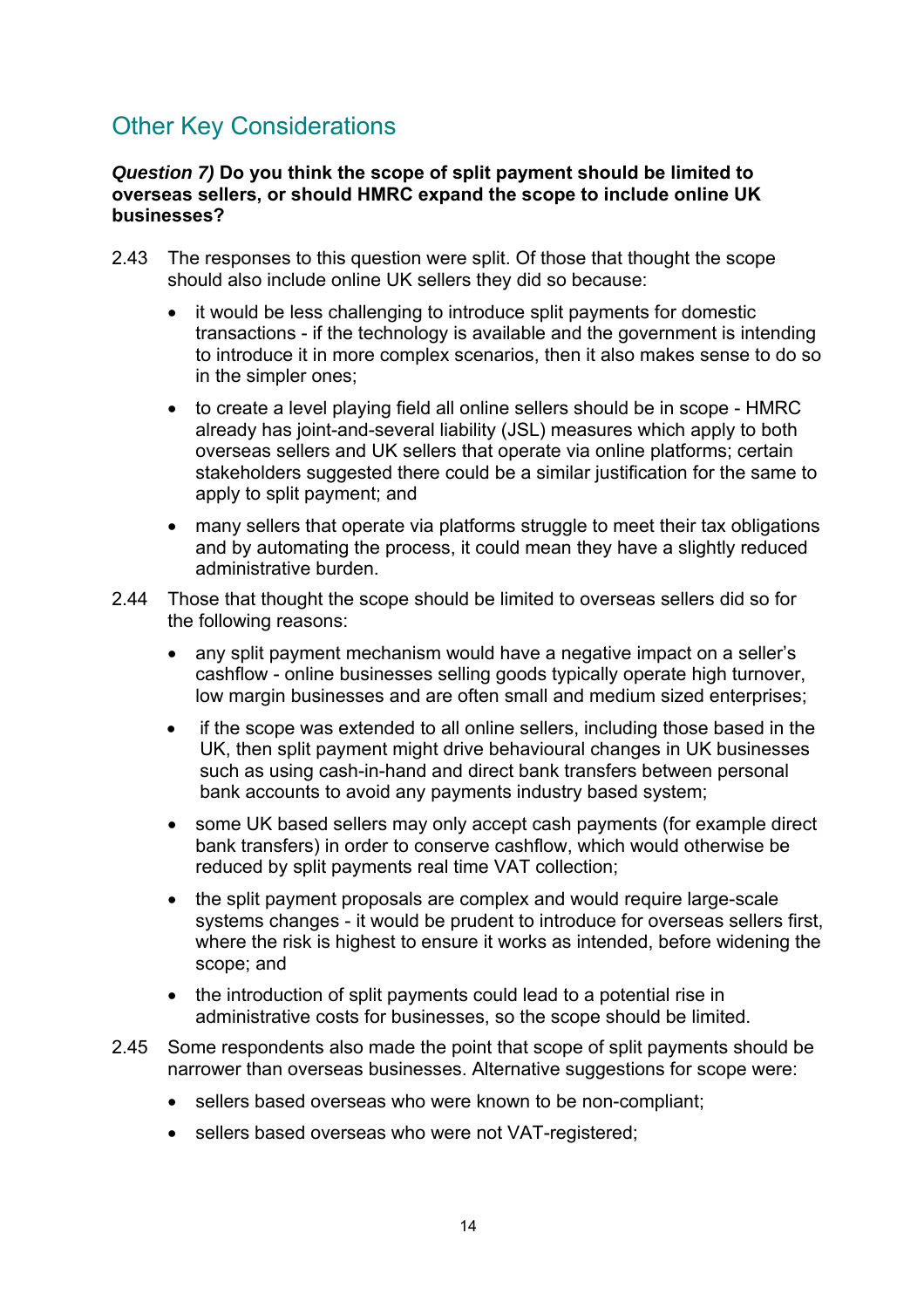- sellers who were based overseas, but who stored goods in the UK, and hadn't registered for VAT; and
- the scope is irrelevant as split payment shouldn't be introduced.

#### *Question 8***) What changes do you anticipate as a result of PSD2? Will the existing parties, such as merchant acquirers, PSPs, or PISPs, continue to have a role to play in the future?**

- 2.46 Payment companies indicated they are currently undergoing a period of regulatory and structural change, including implementing PSD2 (Revised Payment Service Directive) which largely came into effect in January 2018. They state this limits their capacity to implement further government structural changes, such as split payment in the short to medium-term.
- 2.47 As well as compliance costs, PSD2 has created opportunities to develop new products. Payment companies said a potential split payment mechanism would draw resources away from developing new technology, which would put firms operating in the UK at a disadvantage to their global competitors, if split payment was implemented unilaterally.
- 2.48 Respondents said that the high cost of development would have a disproportionate effect on smaller firms. It could act as a barrier to entry to the market, which goes against government policy of encouraging competition and innovation in the UK's finance sector.
- 2.49 Payment companies thought the proposals were too focused on card payments. They said there could be a shift towards payments via new technology in the future, which would not be caught by the design of the current split payment model.
- *2.50* Many respondents from the payment industry thought that split payment would not be possible under PSD2 in its current form which does not allow for a single payment to be made to multiple parties without the explicit agreement of the consumers, with an exception being made solely for the contractually agreed charges of the payment processors, like the merchant acquirers, themselves.

#### *Question 9)* **Do you agree with the government's thinking regarding how errors, adjustments, and refunds could be handled? Do you think there are better ways of resolving these issues?**

- 2.51 Many respondents expressed a desire for more detail on how errors, adjustments, and refunds could be handled than was set out in the consultation document.
- 2.52 Some respondents thought refunds should be handled as the mirror image of payments i.e. - the merchant should refund the net amount and HMRC should refund the VAT, simultaneously. Payment companies emphasised the complexity of processing a refund from two separate entities as it would be difficult to reconnect data once it has been split.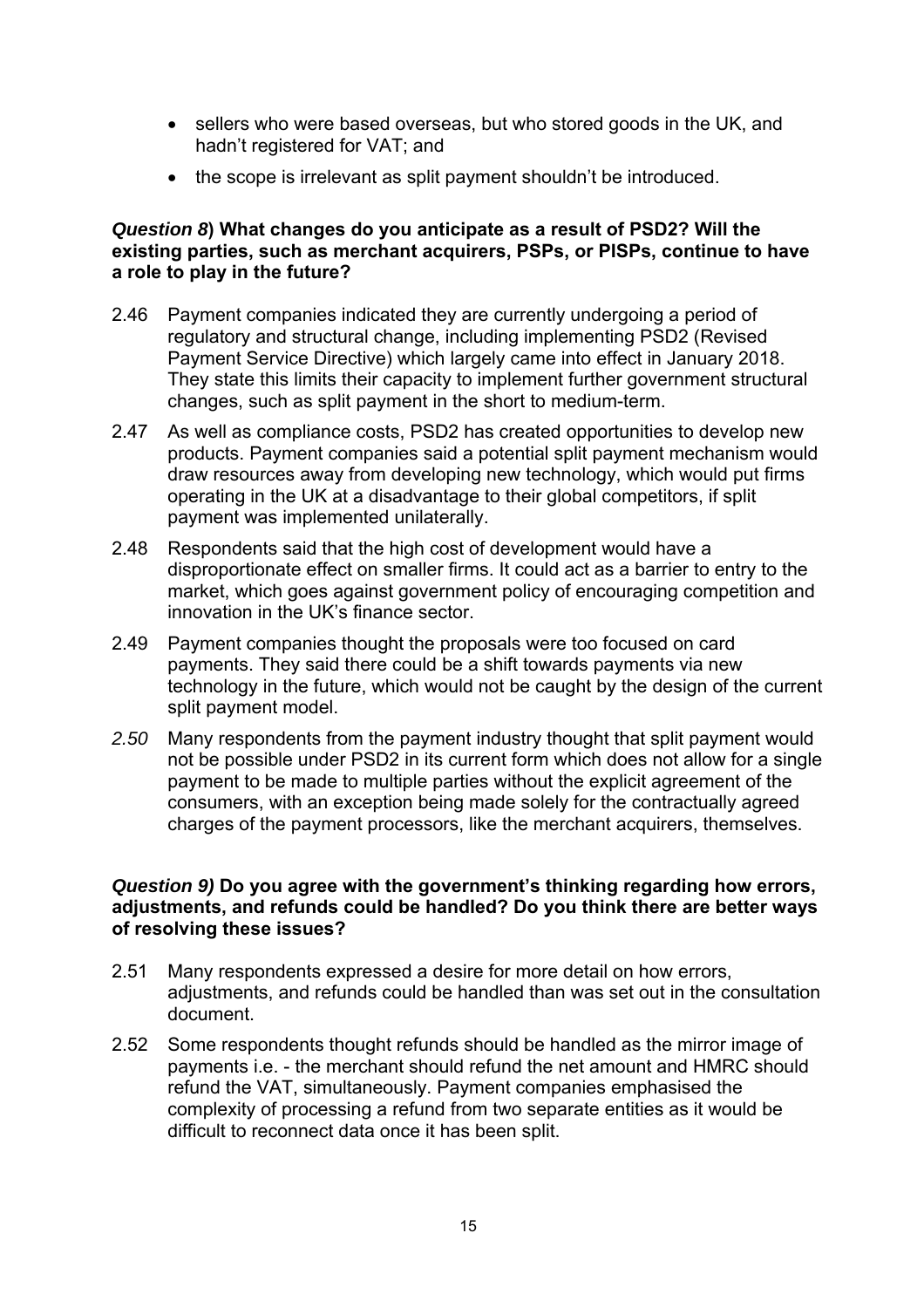- 2.53 Payment companies said refunds and adjustments should be as simple as possible, with a minimum amount of human interaction with HMRC or merchants. One option suggested was for the merchant to refund the full amount and claim a refund for the VAT amount from HMRC. Concerns were raised about the cash flow impact this would have on merchants of refunding VAT that they did not receive.
- 2.54 The majority of respondents agreed with HMRC that the merchant should retain ultimate responsibility for ensuring accurate declarations and that the correct amount of VAT is paid. Some payment companies said they should not be liable for errors. As the ultimate owner of the scheme, they felt HMRC should bear the risk of errors. A few respondents had concerns around one party being responsible for the split (payments business) and another (the overseas business) being responsible for any errors.
- 2.55 Stakeholders felt that errors, adjustments, refunds and chargebacks would make up the bulk of any administrative burden of a split payment mechanism.

### Development and Implementation

*Question 10***) If you or your organisation is involved in the development of new payment technology, how long would you estimate it would take to create a system capable of implementing any of the proposals in this consultation? How much do you think it would cost?** 

- 2.56 Most said respondents thought the proposals would take a long time to develop and implement based on experience with projects of a comparable scale. Stakeholders said it will depend on the detail of the policy, but some estimated it could take a minimum of five years.
- 2.57 Very few respondents gave figures for the cost of implementing the proposals. Some said they would need more firm detail to be able to assess costs. Most stakeholders stressed that the costs will be high due to the scale of systems changes required and of those who provided estimates these ranged from hundreds of millions to seven billion pounds across the UK financial services sector. Some respondents were of the view that split payment's costs would outweigh the VAT recovered for a significant period of time.
- 2.58 Some respondents asked whether government funding would be available since the government would be the principal beneficiary from split payment.

#### *Question 11)* **Is there anything else the government can do to enable the implementation of split payment?**

2.59 Respondents said HMRC should continue discussions with EU and global counterparts for solutions to tackle the e-commerce VAT gap on cross border transactions. They did not believe it would be effective for the UK to implement such a large change if the rest of the world moves in a different direction.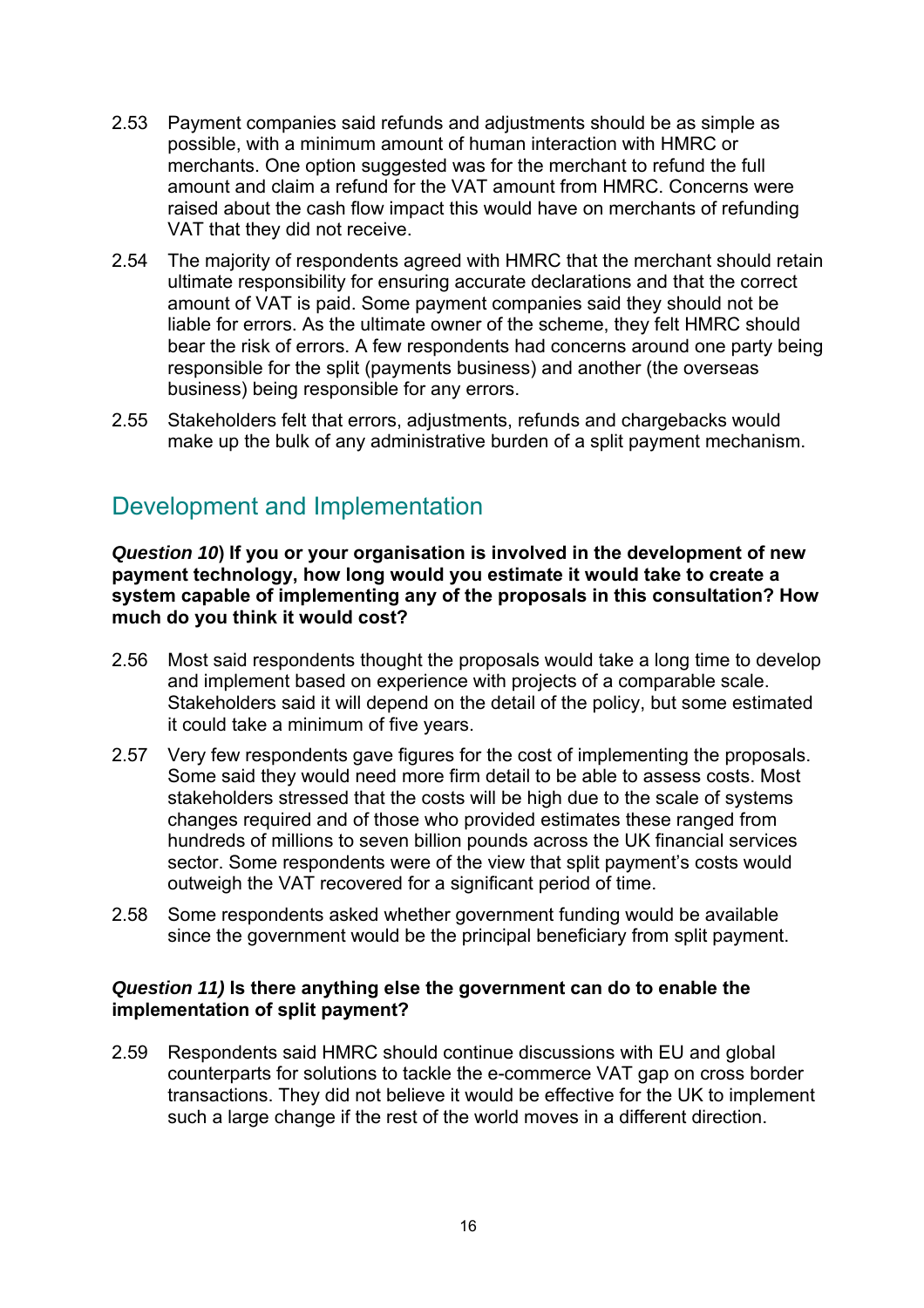- 2.60 If the government is to take split payment forward, stakeholders wanted to be consulted in more detail on proposals. Respondents are keen for more clarity particularly on the intended target population of any potential split payment model and how the government envisages it interacting with import VAT.
- 2.61 Some stakeholders said the government should explore how emerging technologies could be used to achieve the same tax collection benefits with a lower cost to the payment industry.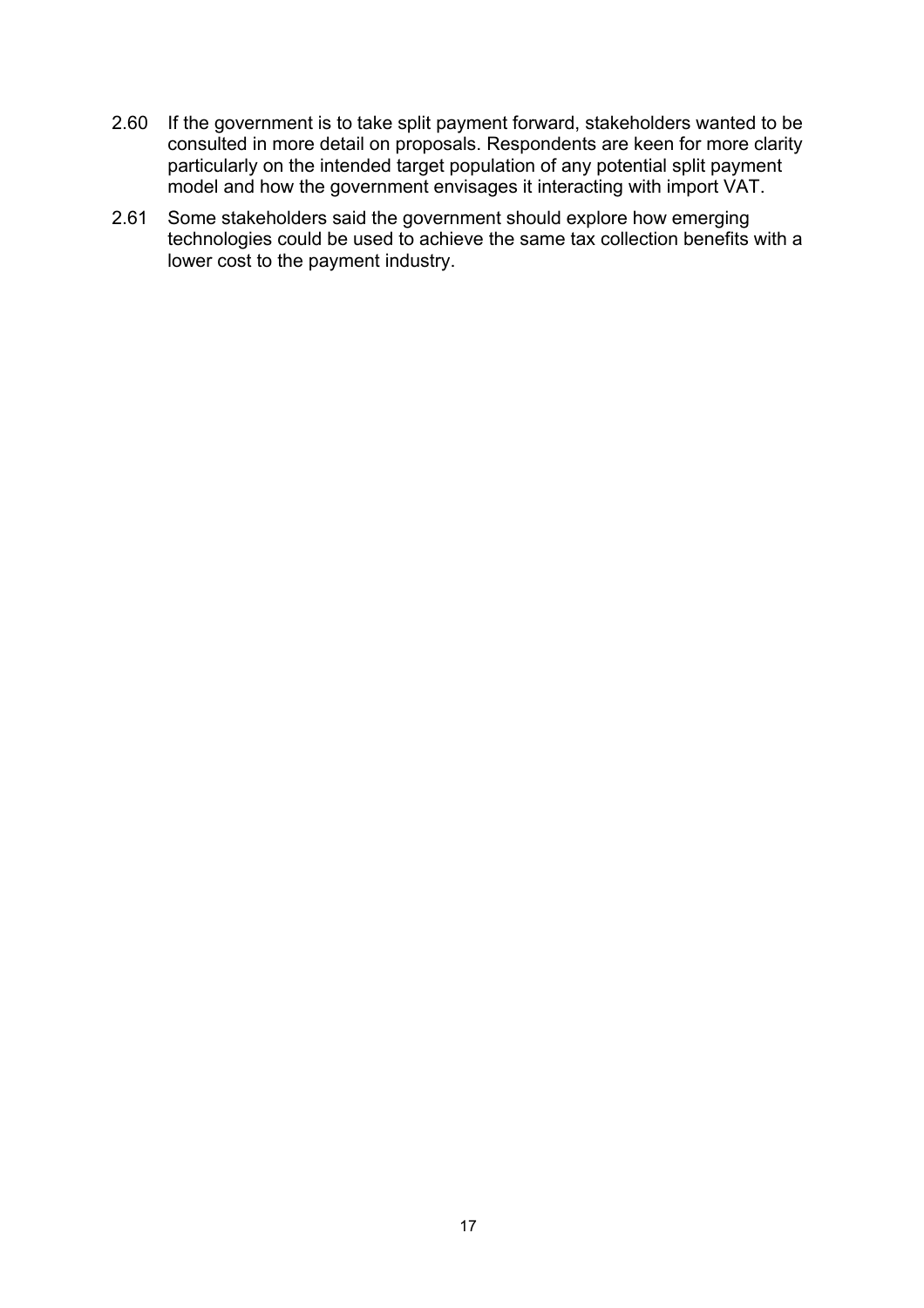## 3. Government response and next steps

- 3.1 The government recognises the complexities involved in splitting a payment under current UK VAT rules. This includes the need to address the concerns raised by stakeholders in this document, particularly around the need for simplicity. The government also acknowledges there are significant changes occurring in the payments sector, which limit business capacity for implementation in the short to medium-term. The UK will continue to lead the way and influence the international debate about the best solutions, including alternative collection methods, to address the challenge of ensuring UK VAT compliance on cross-border trade.
- 3.2 Due to the changing nature of commerce and increasing shift to digital channels, the government is committed to exploring innovative proposals that have the potential to help ensure tax compliance by those operating across borders. Any split payment mechanism would be a radical departure from the way VAT is collected today. The government is seeking to design a VAT collection mechanism that is fit for a twenty-first century globalised economy. The government views split payment as a potential long-term solution, but accepts it would take both HMRC and industry time to develop and implement successfully.
- 3.3 As part of the ongoing review of a possible future split payment mechanism, the government will need to take into account the potential costs to businesses, particularly for small and micro businesses, and the need to ensure sufficient lead-in time for businesses to develop any necessary supporting systems.
- 3.4 The majority of respondents referenced the Deloitte report commissioned by the EU and published in December 2017: '*Analysis of the impact of the split payment mechanism as an alternative VAT collection method'*7. Some highlighted that the report concluded that there was: '*no strong evidence the benefits of split payment would outweigh its costs*'. The scope of the UK's proposals is substantially different to those considered in the study, and so the government does not think that the conclusions reached in the report can be automatically applied to our own split payment proposals. The EU's report referenced that its analysis was highly dependent on the specific design of the policy: '*a different design of the mechanism for split payment (e.g. different scope or technological choices) may come to considerably different results'*. The government will continue to evaluate the potential costs and benefits associated with a split payment model when taking the work forward.
- 3.5 Many stakeholders took the view that the EU's 2021 e-commerce package solves the non-compliance problem, as HMRC has framed it, by deeming online marketplaces liable for their overseas sellers' VAT. They are keen for clarity around whether the UK will be implementing the package in full after EU exit. The government's White Paper on the 'Future Relationship between the

 $\overline{a}$ 

<sup>7</sup> https://ec.europa.eu/taxation\_customs/sites/taxation/files/split\_payment\_report2017\_en.pdf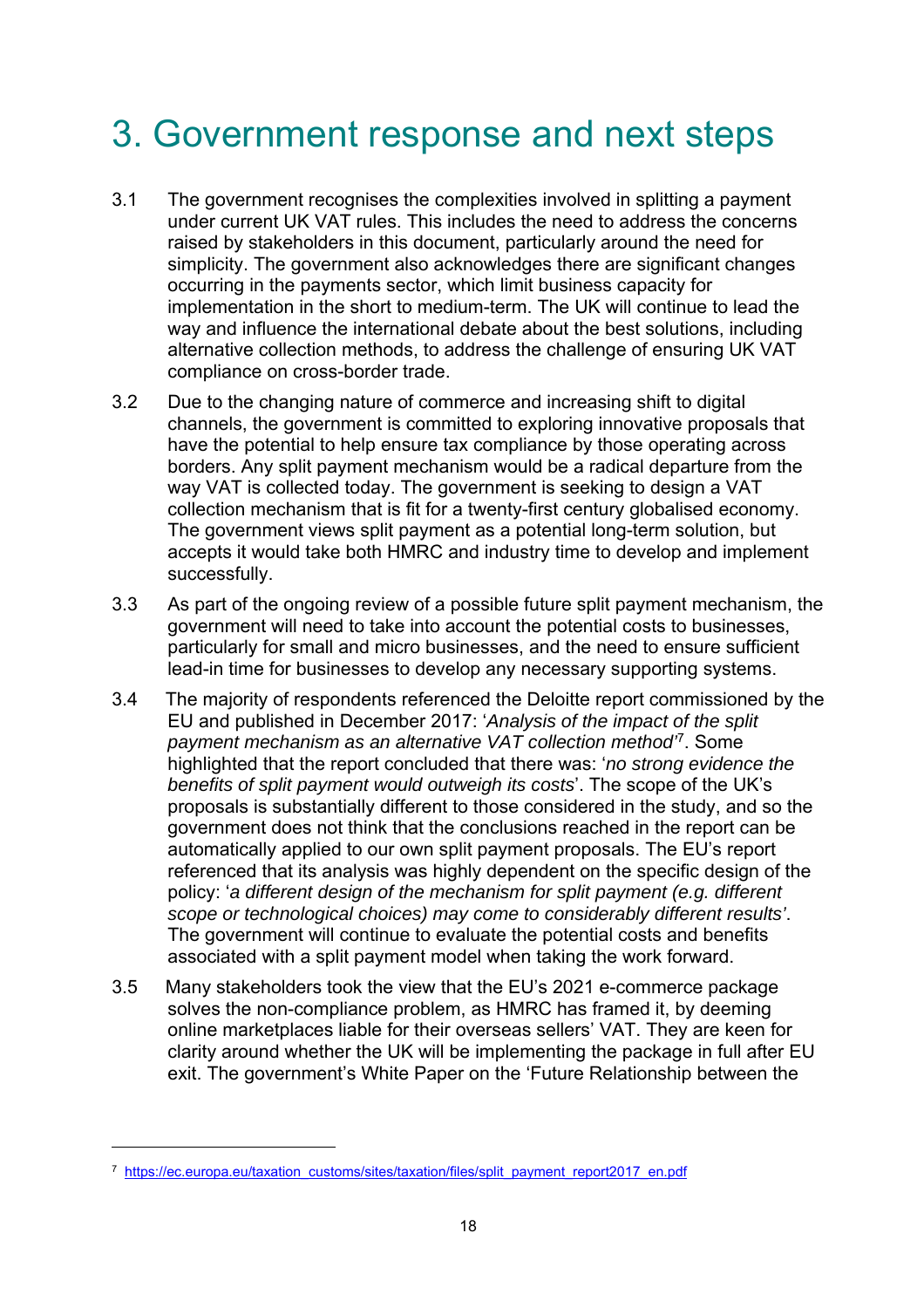United Kingdom and the European Union'8 proposes the application of common cross-border processes and procedures for VAT and excise for goods to help avoid the introduction of declarations and border checks. The specifics of the UK's future relationship with the EU are dependent on the outcome of EU exit negotiations.

- 3.6 The government still believes that a feasible split payment model for VAT, which would allow VAT to be split from online payments in real time, would help reduce the VAT gap from cross-border e-commerce and would revolutionise tax collection. This is because in a future economy many consumers could buy through non-marketplace channels using evolving, alternative payment methods which would be outside the scope of our current compliance powers. It has potential to transform the way VAT is collected more broadly in the future.
- 3.7 The industry's willingness to work with the government to explore how to best solve the challenges outlined in this document is particularly welcome. HMRC and HM Treasury will set up a formal industry working group to facilitate these discussions. See chapter 4 for details.

 $\overline{a}$ 

<sup>8</sup> https://www.gov.uk/government/publications/the-future-relationship-between-the-united-kingdom-and-theeuropean-union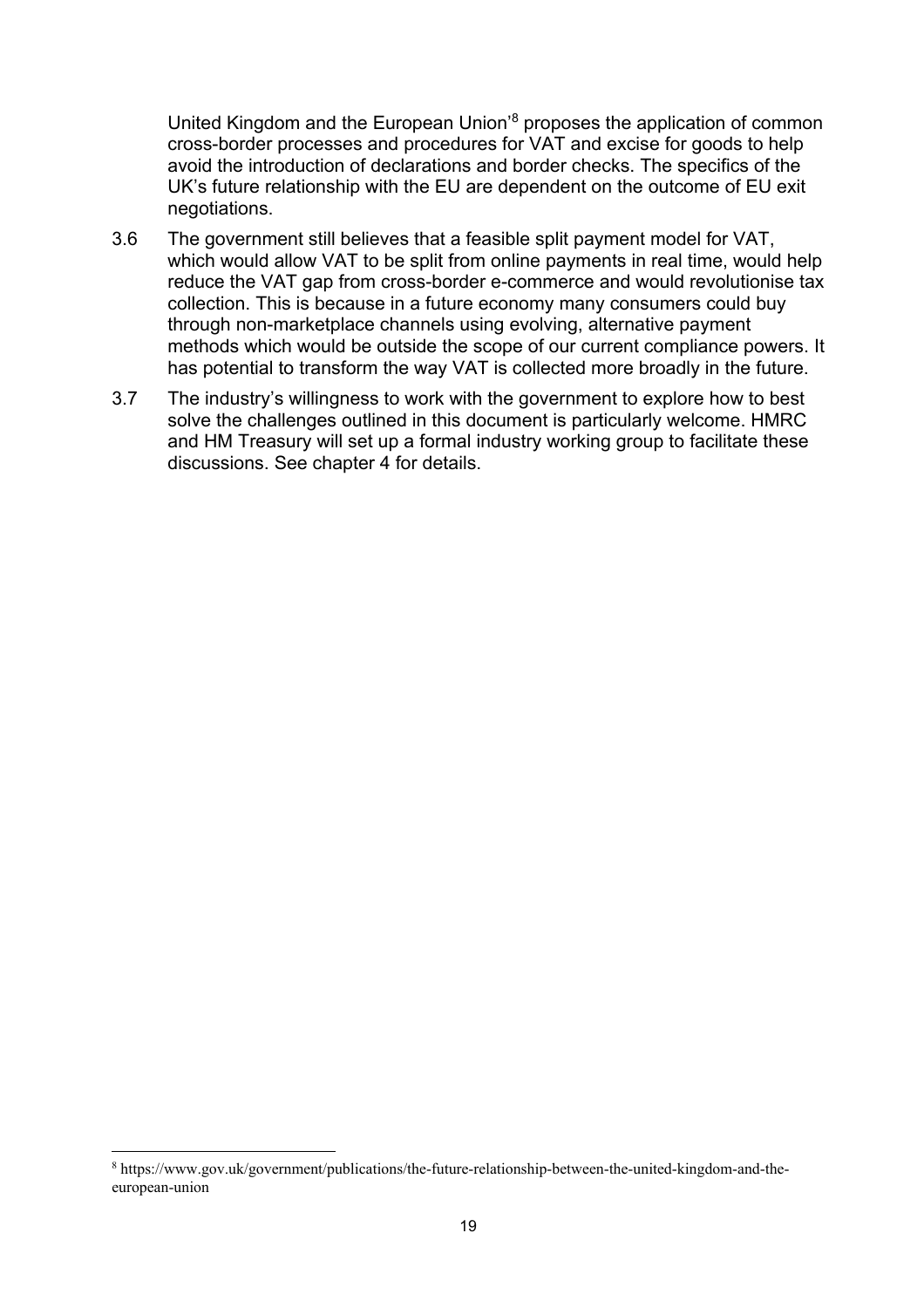# 4. Industry Working Group

- 4.1 The terms of reference for the group are to provide a forum in which HMRC, HM Treasury and industry experts can discuss, refine and explore how a potential split payment model could work for VAT.
- 4.2 The objectives for this group are:
	- to develop customer journeys for how split payment could work in different scenarios, particularly for new and evolving payment types;
	- identify potential pilot opportunities to test the concept;
	- to explore short and medium-term measures which could facilitate potential longer-term implementation of a split payment system; for example, how data can be utilised for splitting;
	- develop a roadmap for how split payment could be implemented; and
	- to look at the best options for enforcement.
- 4.3 HMRC is grateful to businesses who have already indicated that they would like to be a part of a working group. HMRC will be sending out communications in due course to those who have already expressed an interest. If you would like a progress update or think your organisation may have relevant expertise, such as financial services solution architects and/or payments industry experts, that could be beneficial to the working group please contact indirecttax.projectteam@hmrc.gsi.gov.uk by 5 December 2018.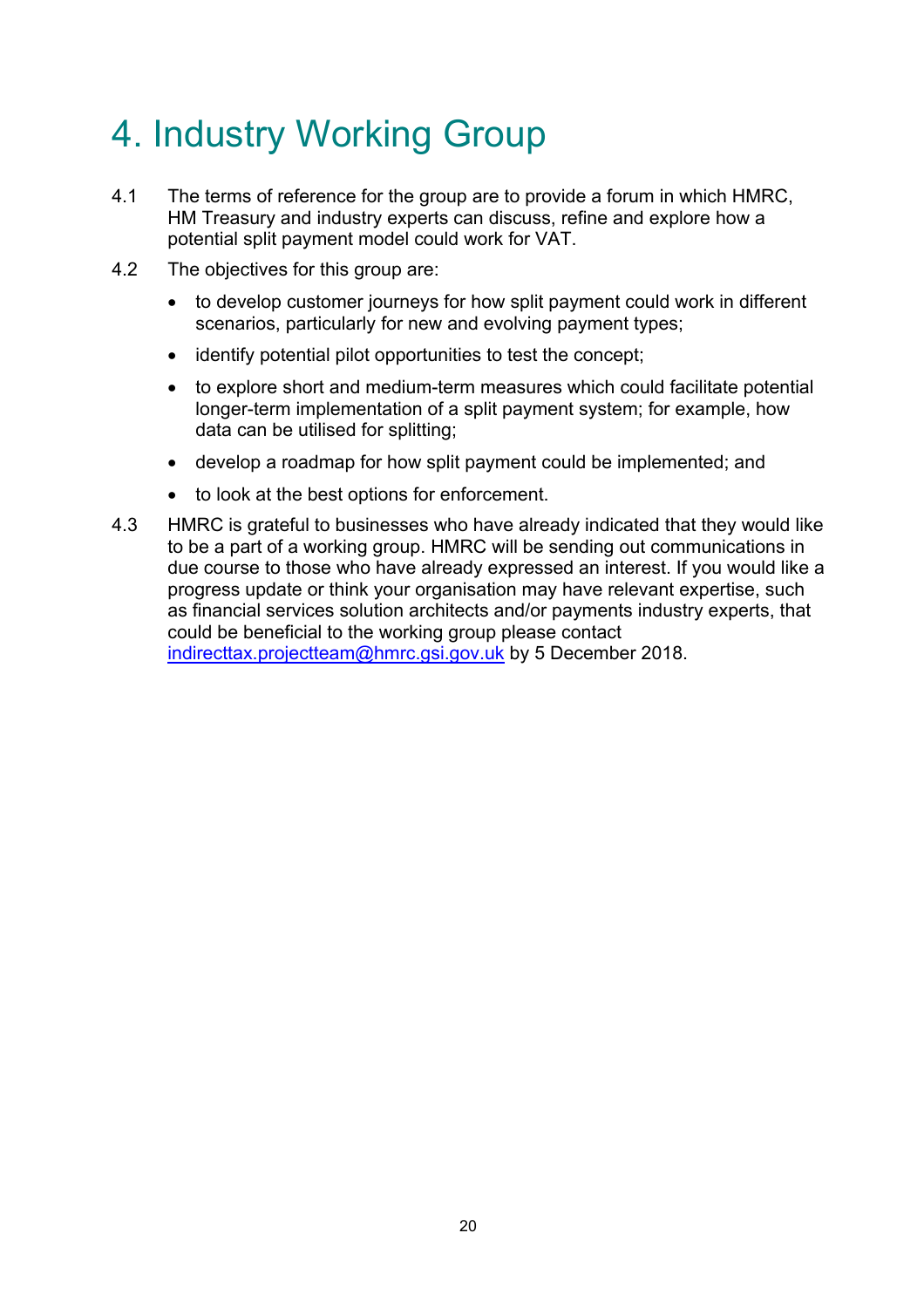### Annexe A: List of organisations who responded to the consultation

The following organisations responded in writing to the consultation:

- Amazon
- Association of Accounting Technicians (AAT)
- Association of International Courier & Express Services (AICES)
- Barclaycard
- Chartered Institute of Taxation (CIOT)
- DAGTVA
- Debenhams
- EBay
- Electronic Money Association (EMA)
- First Rate Exchange
- Grant Thornton
- Hillier Hopkins LLP
- Mastercard
- Mobicash
- Nationwide
- Paybase
- PWC LLP
- Streeva
- Stripe
- UK Finance
- Vanquis Bank
- Visa Europe
- Worldpay

In addition to those who responded formally above, discussions (sometimes as part of wider meetings) were also held with:

- American Express
- ASOS
- EY
- Institute of Chartered Accountants in England and Wales (ICAEW)
- Oracle
- Payoneer
- PayPal
- Taxmen.EU
- Transferwise
- Vocalink
- Worldfirst